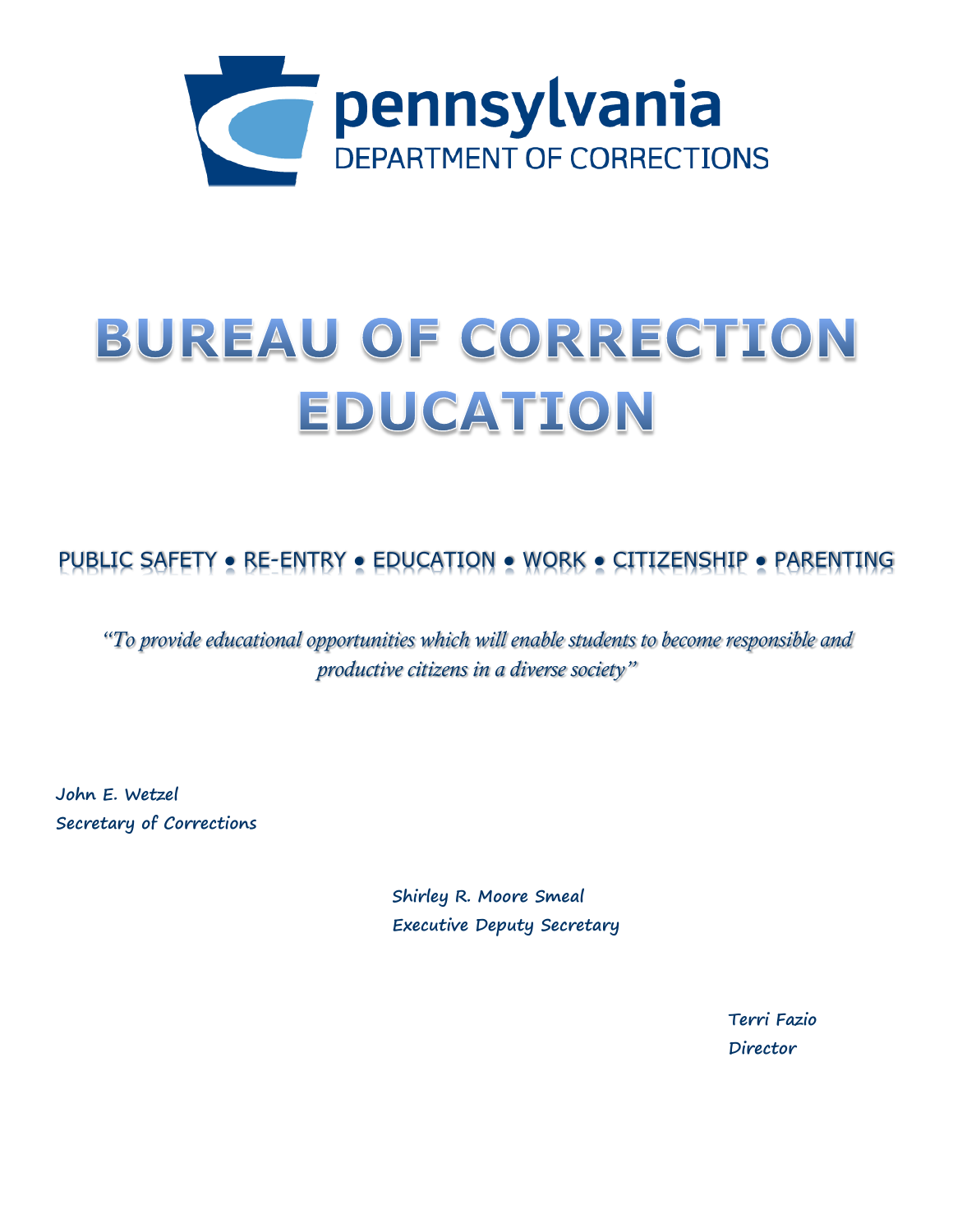## **TABLE OF CONTENTS**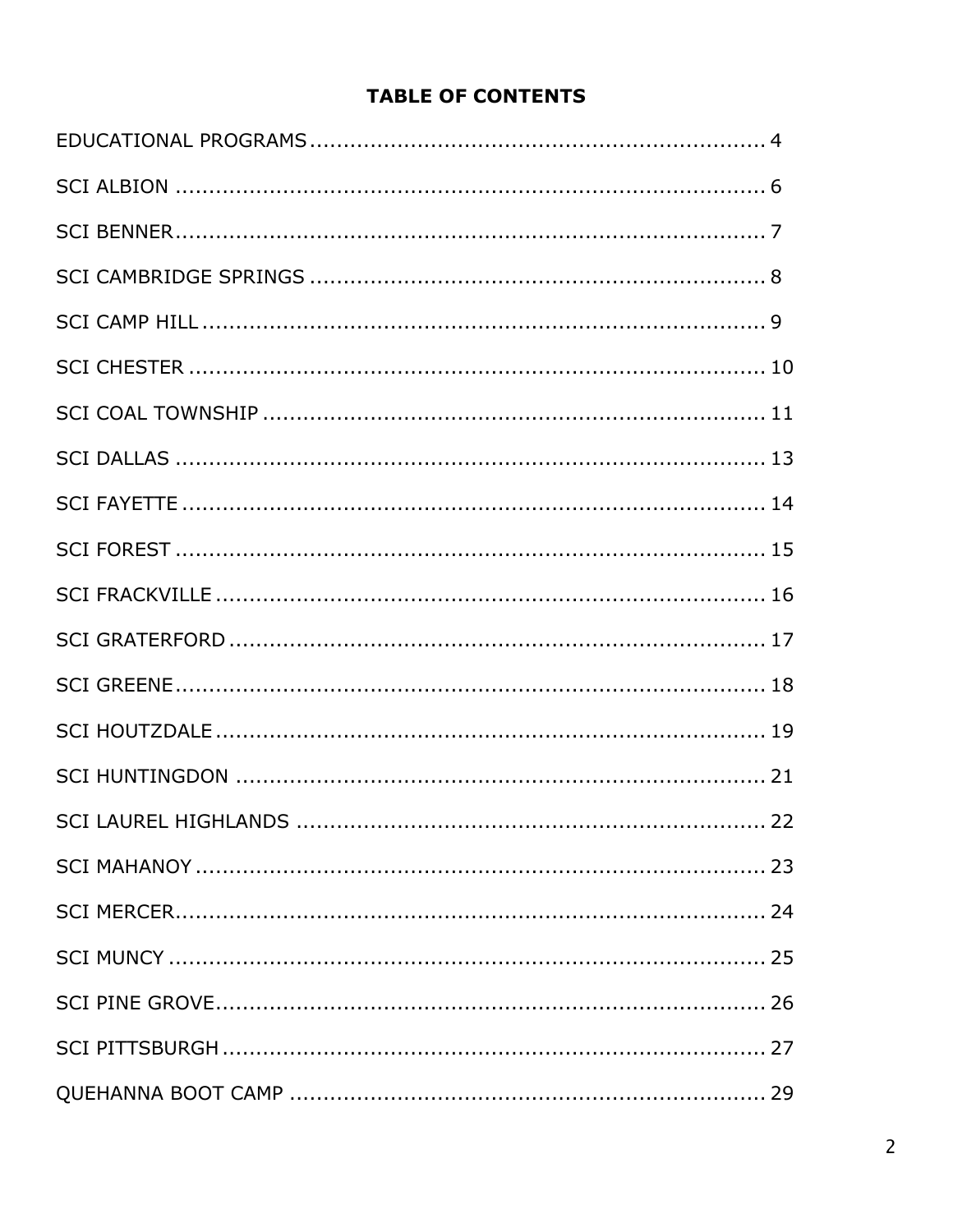| BUREAU OF CORRECTION EDUCATION CHIEF REGIONS 37          |  |
|----------------------------------------------------------|--|
| BUREAU OF CORRECTION EDUCATION TABLE OF ORGANIZATION  38 |  |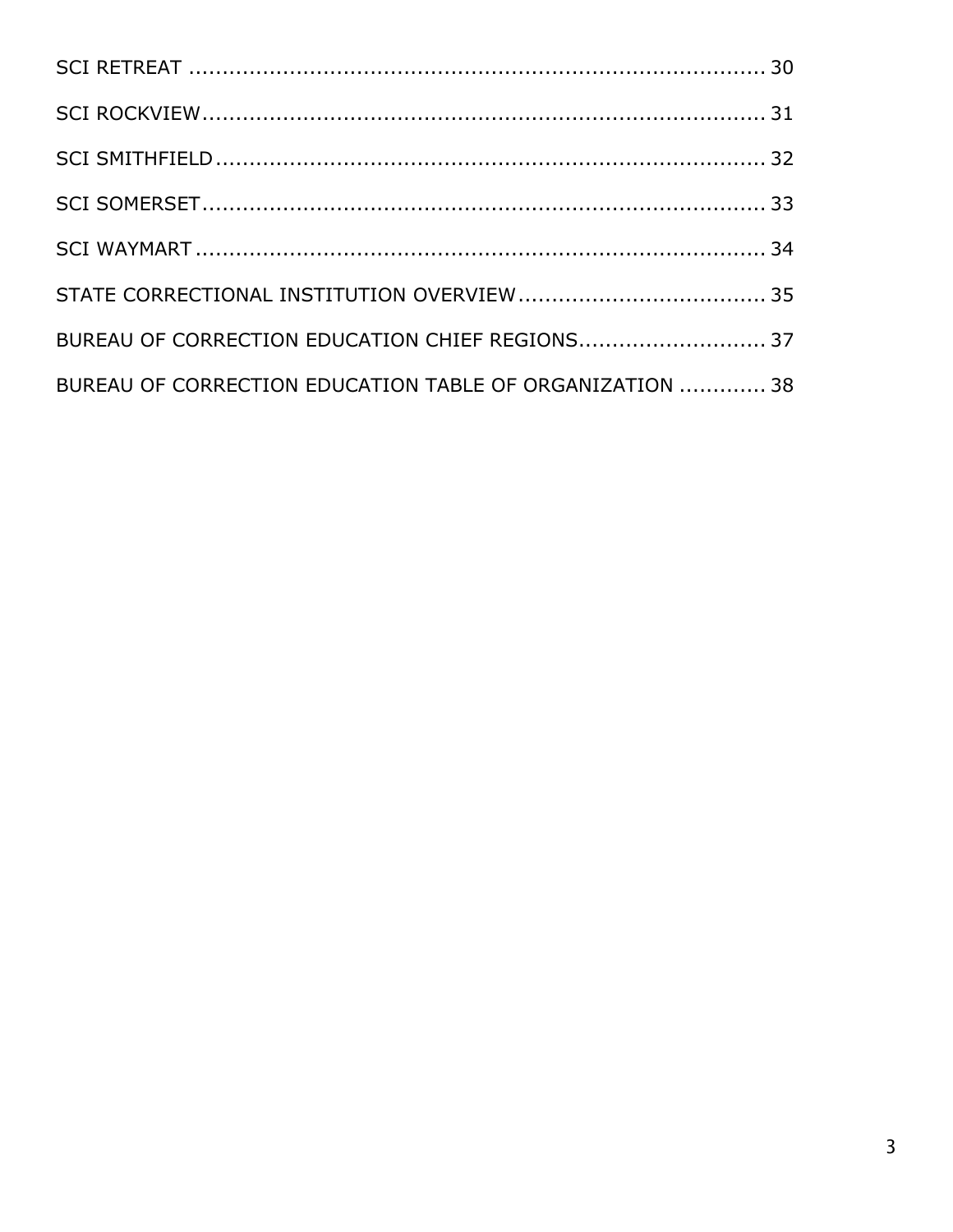## **EDUCATIONAL PROGRAMS REVIEW**

**Mission:** The overall mission of the Bureau of Correction Education is "*To provide educational opportunities which will enable inmates to become responsible and productive citizens in a diverse society*."

**Overview:** All male inmates entering into the correctional system are classified at the (SCI Camp Hill)/Graterford and females at (SCI Muncy), Correctional Diagnostic and Classification Center. Educational assessments administered during classification include the Test of Adult Basic Education (TABE). These assessments are used to make initial educational placement at one of the 26 receiving institutions. Any inmate who does not possess a GED or High School Diploma is mandated to attend 360 hours of Academic Programming.

#### **Educational Goals:**

- **1.** To assess and address the educational needs of each offender.
- **2.** To post-test inmates to determine inmate performance, improvement, and program success.
- **3.** To provide a legislatively mandated program of Victim Awareness Education.
- **4.** To prepare inmates for the General Education Development (GED) examination.
- **5.** To provide an educational program that complies with IDEA B and Title 14 for students identified as special education eligible.
- **6.** To provide opportunities for inmates (21 and over) to participate in vocational assessment and training.
- **7.** Provide opportunities for qualified inmates to enroll in vocational-technical/business certificate programs.
- **8.** Eliminate illiteracy and to upgrade inmates' literacy skills to the GED Level, to include Limited English Proficiency (LEP).

The Department offers quality, non-threatening, success oriented education programs designed specifically for the adult learner in the following areas.

**Adult Basic Education:** (ABE) instruction, designed for adults functioning in the lower levels of achievement roughly equivalent to grade levels K-8. These programs are offered at all sites.

**English as a Second Language:** is also offered within our ABE instructional program and through the use of peer tutors. This program focuses on improving the basic academic skills of our limited English proficient students. There are full-time "English as a Second Language" instructors in 16 of our adult facilities.

**Special Education:** for previously identified under 21 year olds has been consolidated into nine correctional facilities. The Department services an average of 398 students throughout the year. These students are entitled to a full range of services delivered by a certified teaching staff.

**Secondary Education:** (GED) includes instruction at grade levels 9-12 in Reading, Writing/Language, Math, Science and Social Studies, focusing on the successful completion of the General Educational Development Test (GED Test). As of July 1, 2004, all new inmates are mandated to work toward earning a GED/CSD Diploma.

**GED Test:** is administered on-site at each State Correctional Institution, which is an established GED Testing Center. Academic programs contain basic and advanced skills necessary to pass the GED Test.

**ADULT Commonwealth Secondary Diploma Program:** is offered/available at all institutions. Those inmates who qualify after attaining the specified number of credits as approved by the PA Department of Education may receive this secondary diploma. This diploma is offered in accordance with Act 35 and the 22 PA Code.

**Commonwealth Secondary Diploma Program:** is offered/available at nine institutions. Those students/inmates under 21 years of age are provided instruction by certified teaching staff in accordance with Act 15 and Act 35.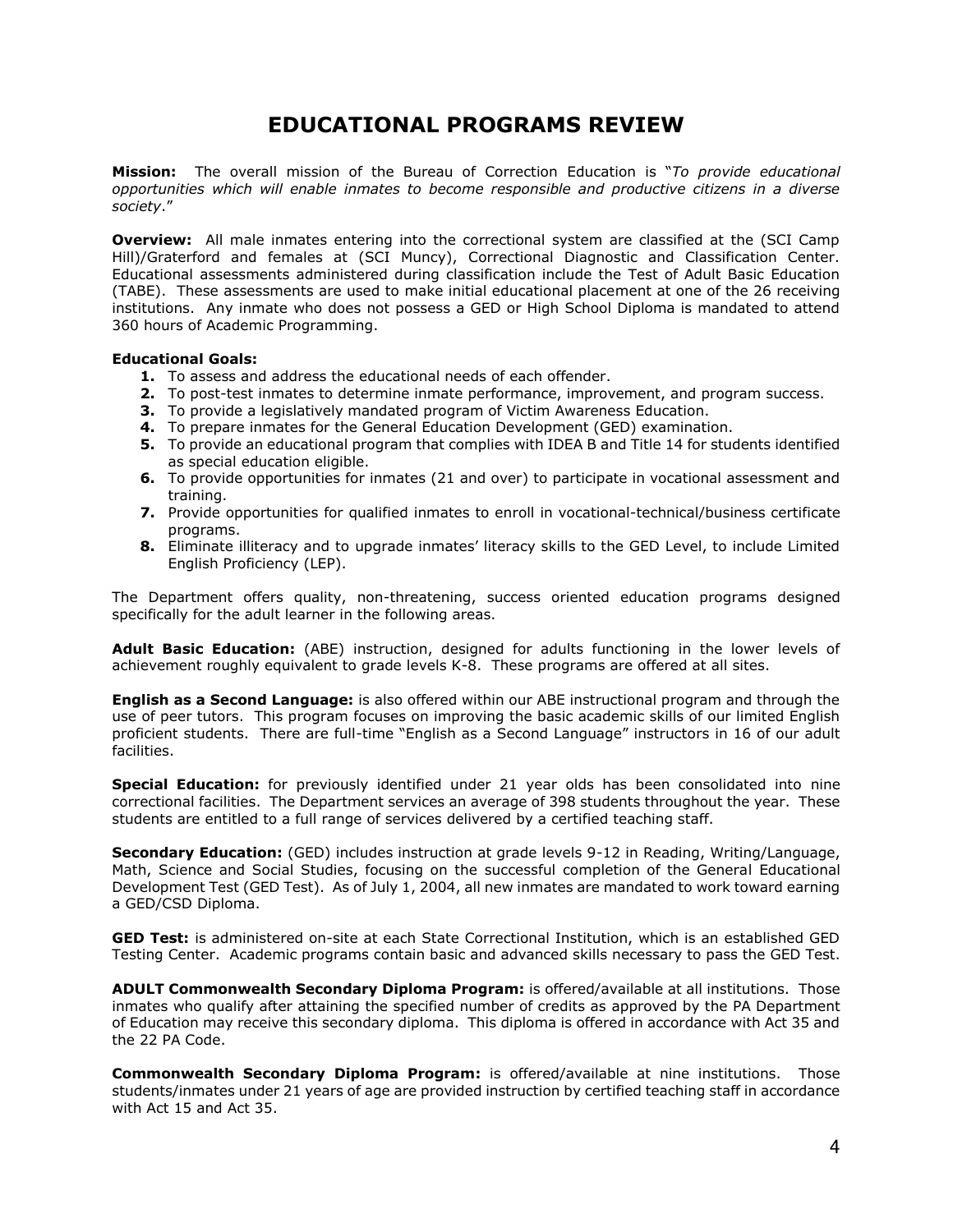**Vocational Education:** is intended to provide entry-level skills in 26 vocational areas. Every effort is made to identify trade based competency certification or assessment closely aligned with each vocational program. Currently, the Department offers credentials/assessments in over 96% of its vocational programs. All vocational programs offered are nationally recognized.

**Pre-Voc/Money Smart:** these programs/courses provide instruction in such areas as: employability, consumer economics, citizenship, community resources, and wellness education.

Post-Secondary Education: opportunities are available via correspondence courses from accredited institutions.

**Victims Awareness Education Class:** is a legislatively mandated education class developed under the scope of Act 143 to teach inmates convicted of a violent crime, the physical, financial and emotional impact of their crimes on the victims and the community.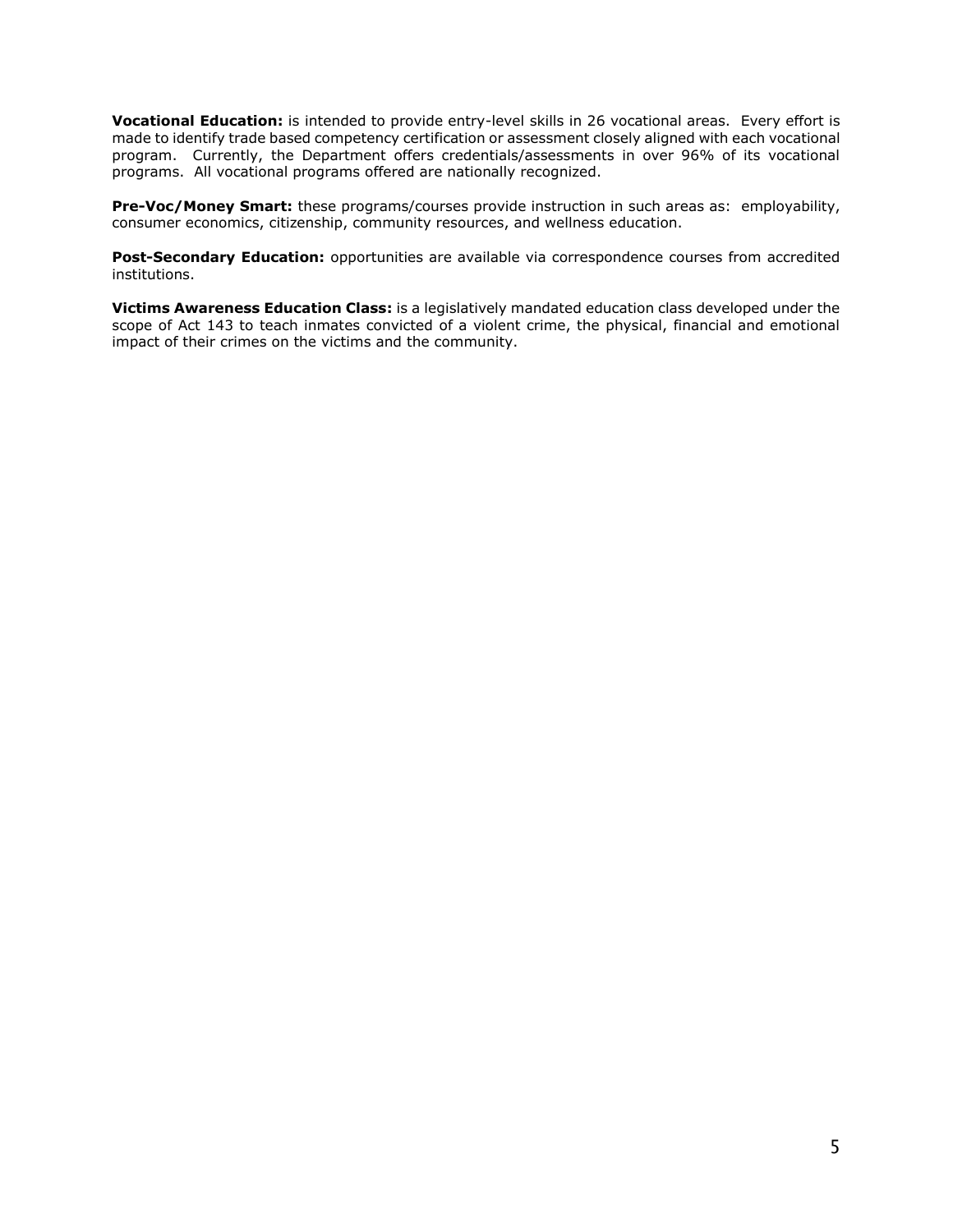## **SCI-ALBION EDUCATION PROGRAMS**

**Overview of the Institution:** The State Correctional Institution at Albion is located in Erie County, one mile south of Albion, Pennsylvania. It is one of five prototypes designed and constructed by the Pennsylvania Department of Corrections in the mid 1990's. The facility was constructed as a 1,000-cell medium security institution to house adult male offenders and was expanded in 1998 to accommodate a current population of approximately 2,400 inmates.

**Overview of the Education Department:** SCI-Albion's Education Department has four full-time academic and five full-time vocational teachers in addition to an Educational Guidance Counselor. A librarian and one library assistant staff the library.

**Overview of Education Counseling & Testing:** The Education Guidance Counselor utilizes an "open door policy" and affords every student counseling as needed. The Guidance Counselor also serves as a key person in the attendance monitoring and student discipline procedures. The Counselor accepts staff and/or other inmate referrals. In addition to the Guidance Counselor, other staff members, including the teachers and the school principal, are available to provide individualized counseling assistance upon request.

The primary assessment tools utilized by the Education Department are Forms 9 and 10 of the TABE, which measure reading, mathematics, and language development levels. The Education Guidance Counselor conducts all testing.

**Overview of Inmate Education Orientation:** The Guidance Counselor carefully monitors the arrival of new inmates. Reception lists are reviewed for school-age inmates. The counselor participates in weekly orientation sessions in the intake housing unit to describe the educational and vocational programs offered at SCI-Albion. At orientation, inmates are given a description of educational and vocational classes offered by the Education Department. In addition, the mandatory schooling policy is explained.

**Overview of the Academic Programs:** The ABE program at SCI-Albion encompasses all academic classes through the eighth grade level, including English-as-a-Second Language (ESL). Students are placed into ABE classes at a level determined by scoring on the TABE test administered by the education guidance counselor. All academic programs are conducted in self-contained classrooms. Students are assigned to attend five days per week at the same designated time each day. The goal of the secondary education program at SCI-Albion is the successful completion of the General Educational Development (GED) test or the opportunity to obtain their Adult Commonwealth Secondary Diploma (ACSD). Secondary classes begin at the GED level and advance through classes in which students are given a rigorous program of skill building leading to a mastery of the GED test or obtaining their ACSD.

#### **Overview of Special Education & Commonwealth Secondary Diploma Program (if available):** N/A

**Overview of any Literacy Tutoring Programs:** An inmate tutoring program functions on the Special needs Unit (SNU) of the institution, using the services of inmate tutors housed on that unit to provide tutoring for interested inmates assigned to the SNU. In addition to providing curriculum material, the education department makes training available to interested tutors, who are supervised by housing unit personnel.

- Cosmetology Program State Cosmetology License
- Business Practices International Computer Driver's License (ICDL)
- Computer/Electronics Technology & Repair ICDL
- Custodial Maintenance Program (CMP) NCCER, TCP, Green Environment
- Warehouse Operations Program OSHA, Forklift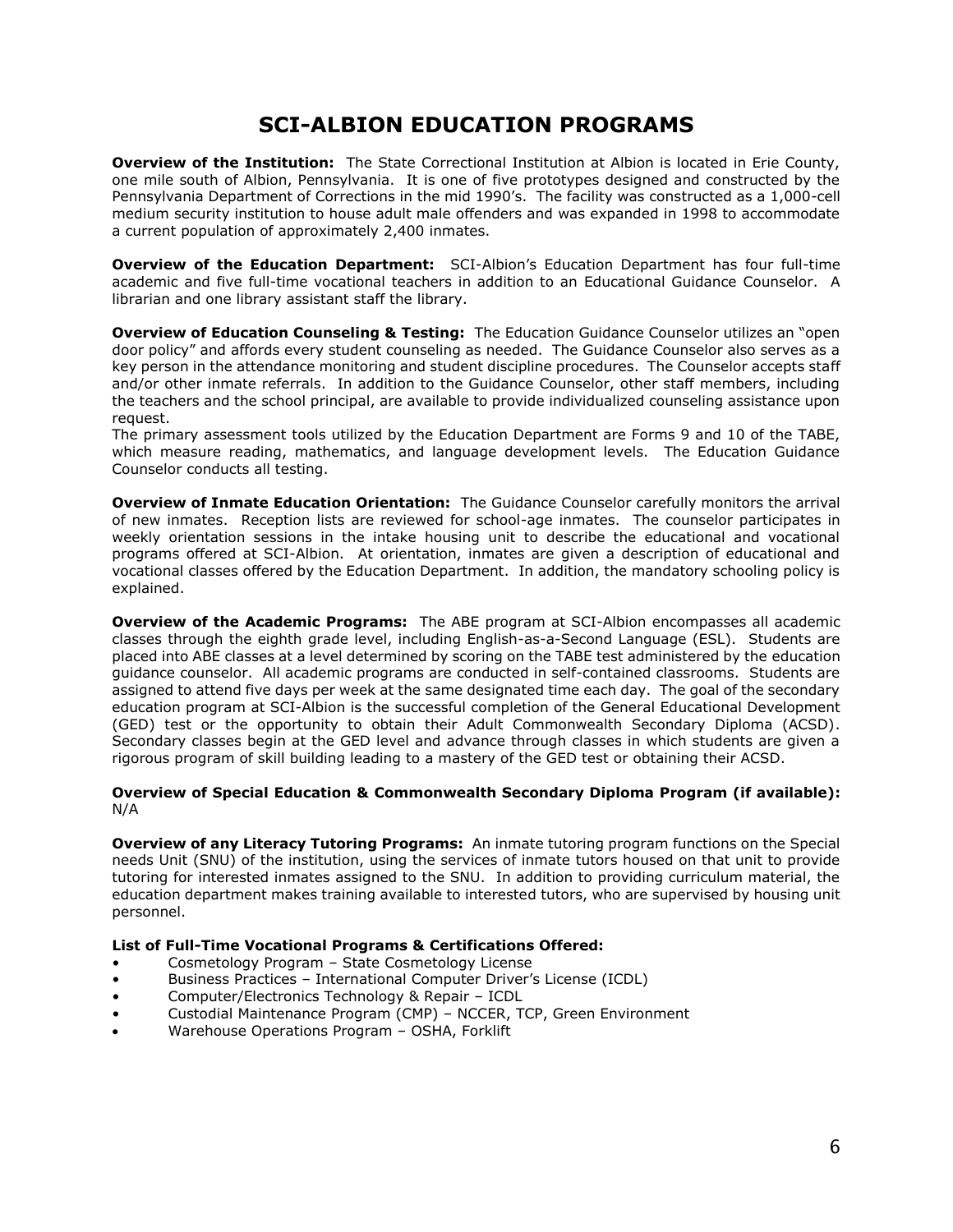## **SCI BENNER TOWNSHIP EDUCATIONAL PROGRAMS**

**Overview of the Institution:** SCI Benner opened its doors to inmates in April of 2013 after the shuttering of both SCI's Cresson and Greensburg. We maintain a population of over 2000 inmates. We deliver services to our inmates in the areas of Education, Activities, Medical, Library, Chaplaincy, and Therapeutic Care Programs.

**Overview of the Education Department:** The Education Department is housed at the center of the institution in the Program Services Building. We have three ABE/GED instructors, four Vocational Education Instructors, a Barber Instructor, a Librarian and a Librarian Assistant, Education Guidance Counselor, Correction School Principal, and an Education Clerk. Education staff also offers Pre-Vocational/Money Smart twice daily, and Victim Awareness quarterly.

**Overview of the Educational Counseling & Testing:** Inmates are called to the Education Guidance Counselor's office to be TABE tested if he has been tested more than 12 months previously. If an inmate is having a difficult time with an instructor, or an instructor is having a difficult time with a student, the student is called to the Education Guidance Counselor's office for a counseling session. The results are entered into the "Comments" section of the DC47C for future reference. The inmates are placed in Academic Programs based on ability and TABE scores. Inmates are placed in Vocational Programs based on inmates' needs and availabilities.

**Overview of the inmate Education Orientation:** Each inmate entering the institution is placed on callout by the Educational Guidance Counselor for an initial orientation to the Education Department. At the orientation, diplomas are verified, brochures are distributed, questions are answered, and inmates are placed on the appropriate waiting lists. The processes for Library and Barber services are also explained. When an inmate's due to enroll in a program, he is again placed on callout to verify his continued interest and get a pass for the respective class. Employment is notified and he is added to the active educational roster.

**OVERVIEW OF ACADEMIC PROGRAMS:** SCI Benner offers Academic Programs from Pre-Literacy through GED levels. We also instruct ESL students to become more proficient in the speaking and reading of English. Mandatory students with more than one-year to their minimum date must complete a minimum of 360 hours and Pre-Vocational and Money Smart classes in order to move into Vocational Programming or opt out of Education. Inmates are given the GED Ready and GED exams on site. Inmates must score a minimum of 145 points on each of the four sections of the test to pass.

**Overview of Special Education, ADULT Commonwealth Secondary Diploma Program (ACSD) & Commonwealth Secondary Diploma Program (CSD) (if available):** SCI Benner is not a CSD Institution. ACSD programs are offered to inmates who provide their transcripts.

**Overview of Literacy Tutoring Programs:** Each instructor utilizes tutors within the classroom to assist students requiring individual assistance. We employ one Spanish-speaking tutor to assist with language barriers between students and instructors when necessary. The Education Guidance Counselor assists Unit Managers with materials and information to assist with Block Tutoring Programming. This allows students enrolled in classes to receive additional one-to-one assistance on the housing units. The Library, Vocational Programming, and Academic Programming all utilize a CPS with in each respective area. One CSP is Spanish speaking to assist ESL students.

- Business Education NOCTI/ICDL
- Custodial Maintenance
- Electricity –NCCER/CORE and OSHA 10 hours
- Plumbing NCCER/CORE, Wardflex, and You and Your Green Environment
- Carpentry (Currently Inactive)
- Barber Program Barber License and Barber Manager License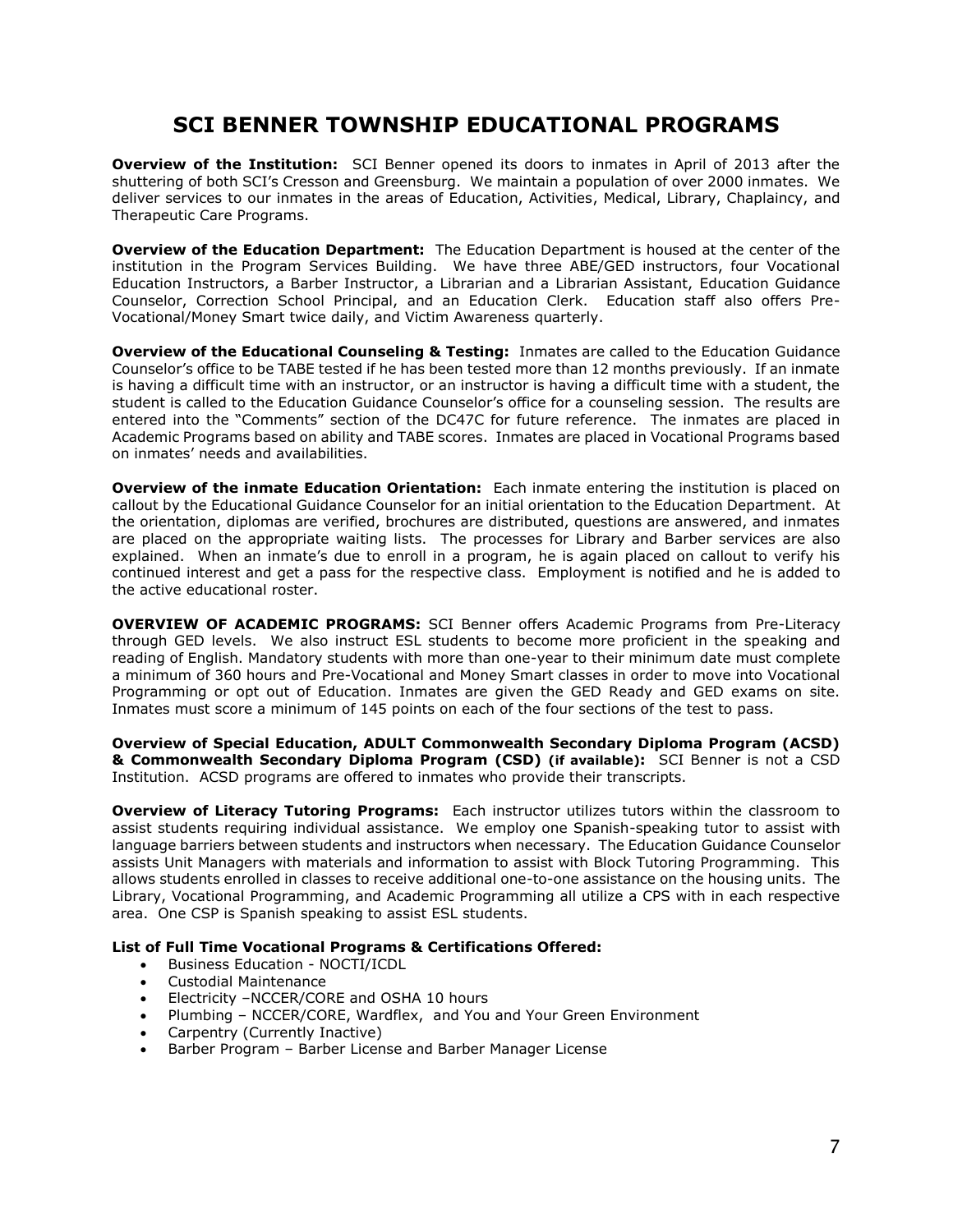## **SCI CAMBRIDGE SPRINGS EDUCATION PROGRAMS**

**Overview of the Education Department:** SCI-Cambridge Springs' Education Department has three full-time academic teachers and four full-time vocational teachers in addition to a School Principal, and an Education Guidance Counselor. A Librarian and one Library Assistant are employed in the Library/Law Library.

**Overview of Education Counseling & Testing:** The Education Guidance Counselor affords every student counseling as needed. The Guidance Counselor also monitors attendance and the Education Guidance Counselor accepts staff and/or inmate referrals. In addition to the Education Guidance Counselor, other staff members, including the teachers and the School Principal, are available to provide individualized counseling assistance upon request. Inmates received at SCI-CBS typically have been given the TABE (Test of Adult Basic Education) Survey form while undergoing Diagnostic and Classification at SCI Muncy. Once the inmate is tested, has met with the Education Guidance Counselor and has had her educational records are reviewed, she is assigned an appropriate academic or vocational program if necessary. The teachers follow a yearly TABE Test schedule for all students including Englishas-a-Second Language (ESL) students.

**Overview of Inmate Education Orientation:** Newly arrived inmates are scheduled for an Education Department assessment and orientation held by the Education Guidance Counselor on a weekly basis in the Auditorium located in the Education building, or on a designated housing unit. The Education Guidance Counselor describes the educational and vocational programs offered at SCI-CBS. The inmates are given a school brochure and complete an Education Background Questionnaire which, along with the information forwarded from SCI Muncy, is used to assess the inmate's educational needs during an individual meeting with each inmate, which occurs immediately after the orientation.

**Overview of the Academic Programs:** The ABE program at SCI-Cambridge Springs encompasses all academic classes through the eighth grade level, including English-as-a-Second Language (ESL). Students are placed into mandatory ABE/GED classes at a level determined by scoring on the TABE Survey. All academic programs are conducted in self-contained classrooms. Students are assigned to attend five days per week at the same designated time each day. The goal of the secondary education program at SCI-Cambridge Springs is the successful completion of the General Educational Development (GED) test or earn an Adult Commonwealth Secondary Diploma (ACSD). Other mandatory classes are Money Smart (adult banking program) and Pre-Vocational classes to prepare the inmates' re-entry into society. Act 143 or VAE (Victims Awareness Education) class is mandatory for all violent offenders.

**Overview of Special Education, ADULT Commonwealth Secondary Diploma Program (ACSD) & Commonwealth Secondary Diploma Program (CSD) (if available):** SCI Cambridge Springs is not a CSD Institution. ACSD programs are offered to inmates who provide their transcripts.

#### **List of Full-time Vocational Programs & Certifications Offered:**

Cosmetology School – Pennsylvania State Cosmetology License

Custodial Maintenance – NCCER (National Center for Construction & Education and Research) and TPC Business Practices – Individual Computer Driver License (ICDL)

Optical Lab – Pennsylvania Department of Education Recognition and American Board of Opticianry Braille – Library of Congress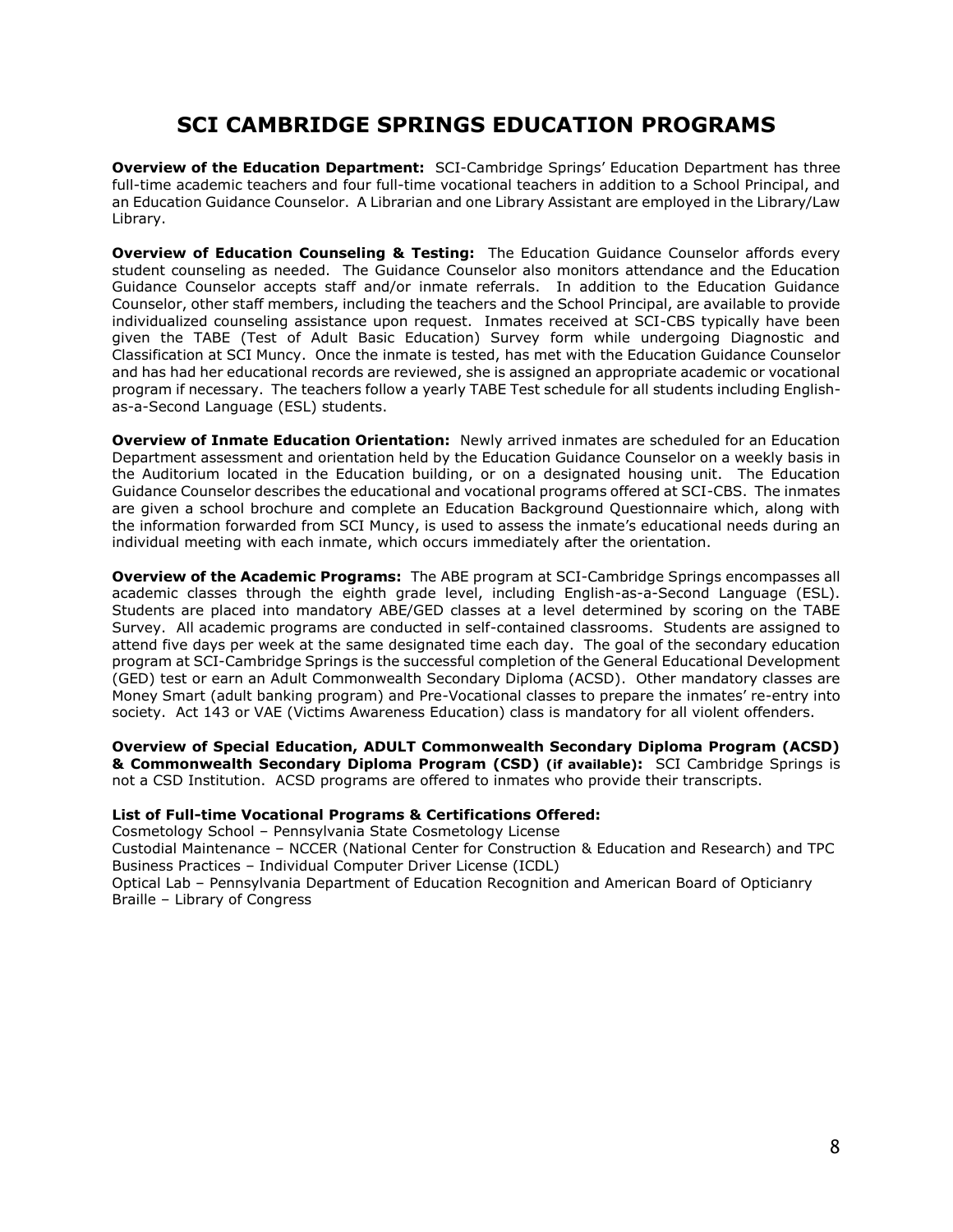## **SCI CAMP HILL EDUCATION PROGRAMS**

**Overview of the Institution:** The State Correctional Institution at Camp Hill is a Level 4 Institution, located approximately six miles South of Harrisburg, PA in Lower Allen Township, Cumberland County. Population Composition: Approximately 2,300 CDCC inmates, 1,200 in General Population, 83 in Restricted Housing Unit, and 70 in Special Management Unit.

**Overview of the Education Department:** SCI Camp Hill has three ABE teachers, three Special Education teachers, one HVAC instructor, one Graphic Arts instructor, one Business Education instructor, one Barber instructor, one Librarian, three Education Counselors, two Librarian Assistants, one Clerk Typist, and one Principal.

**Overview of Education Counseling & Testing:** The Test of Adult Basic Education (TABE) is utilized to determine academic placement and the development of an Individualized Program of Instruction (IPI) to meet specific needs in Reading, Mathematics and Language. Special Education is provided to those who qualify. All inmates are required to attend school unless documentation is provided that the inmate has earned a high school diploma or GED. Those interested in pursuing various Vocational Programs are tested for proper aptitude.

Initial counseling is provided to review educational records, test results, interests, staff recommendations, and short and long range goals. Recognition of deficiencies, weaknesses, difficulties, and the establishment of educational and vocational goals is the primary focus.

**Overview of Inmate Education Orientation:** The Education Counselor provides: Orientation to all new inmates on Academic and Vocational Programs; an Academic and Vocational offerings descriptive brochure in English and Spanish. New special education students are identified by the Records Center and are immediately placed into educational services.

#### **Overview of the Academic Programs:**

Basic Education Courses

- A. GED
- B. Special Education
- C. Act 143 Victims Awareness
- D. Pre-Vocational Course
- E. Money Smart Course
- F. ESL
- G. Read To Your Children
- H. Impact of Crime
- I. CSD/ACSD

Vocational Courses

- A. HVAC
- B. Graphic Arts
- C. Barbering
- D. Business Education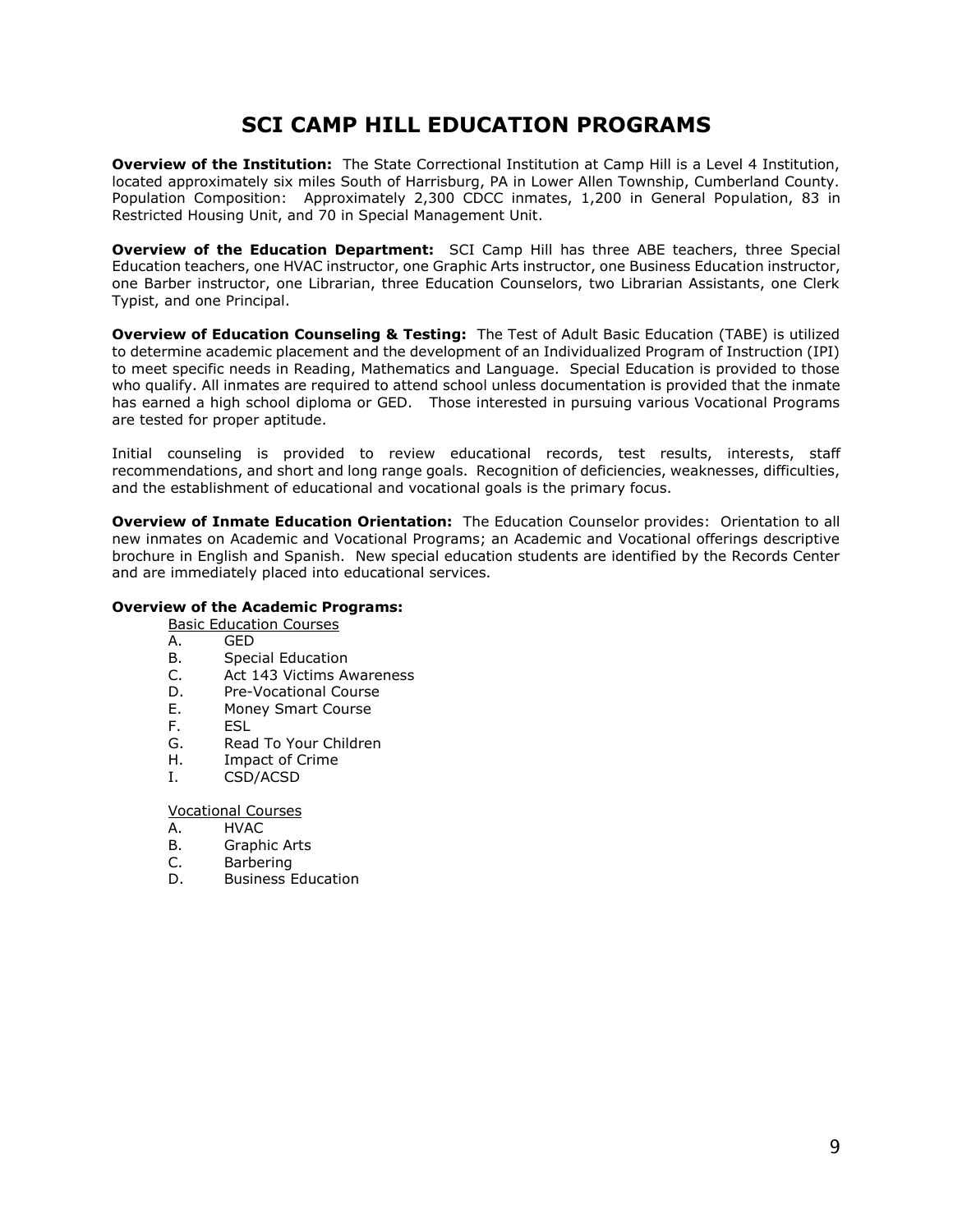## **SCI-CHESTER EDUCATION PROGRAMS**

**Overview of the Institution:** SCI Chester is committed to treating inmates with a documented history of substance abuse by providing education and counseling focused on continued abstinence preparing them for successful return to the community. The institution was the first tobacco free correctional institution in the PA. DOC. SCI- Chester is a 1,215 medium security prison for male inmates designed to provide a continuum of substance abuse treatment services over an approximately 12 to 30 month period.

**Overview of the Education Department:** To provide educational opportunities in Adult Basic Education or vocational programs that will enable inmates to become responsible and productive in a diverse society. The department consists of seven full-time instructors that provide both individualized and group instruction focused on academic and/or vocational achievement. The goal of the department is to provide opportunities to attain a GED or a nationally recognized vocational certification.

**Overview of Education Counseling and Testing:** Assessment may be initiated to determine the educational needs of each offender in order to provide opportunities to participate in ABE/GED or vocational training. This occurs through the use of standardized testing. Counseling services are available to assist in program placement.

**Overview of Inmate Education Orientation:** The Initial Reception Committee meets with all new arrivals. Within the packet of information given to all new arrivals is a copy of the Educational Brochure. The Initial Reception Committee grants time for an Educational Staff member to go over the Educational brochure with the inmates and answer any questions.

**Overview of the Academic Programs:** SCI Chester provides Adult Basic Education classes from Literacy to the 7th grade level, and General Education Diploma classes from the 8th grade to the 12th grade level. SCI Chester is now able to offer an Adult Commonwealth Secondary Diploma Program (ACSD) to those individuals who have enough time to complete the program requirements which will be reviewed upon request. We also offer instruction in English as a Second Language. Our other academic courses include a Pre-Vocational Course; a course in Money Smart; and ten hours of instruction in Act 143, Victims Awareness.

**Overview of the Vocational Programs:** SCI Chester offers vocational programs to include Building Trades and Heating Ventilation and Air Conditioning which both offer nationally recognized certifications through the National Center for Construction Education and Research. Those individuals enrolled in SCI Chester's HVAC Program have the opportunity to participate in other programs to include Fiber Optics, OSHA, and Wardflex piping. SCI Chester also offers a Business Practices Program allowing for inmates to obtain ICDL certifications and a Barber School Program which a student can complete the 1250 hours necessary to take the Pennsylvania State Barber exam.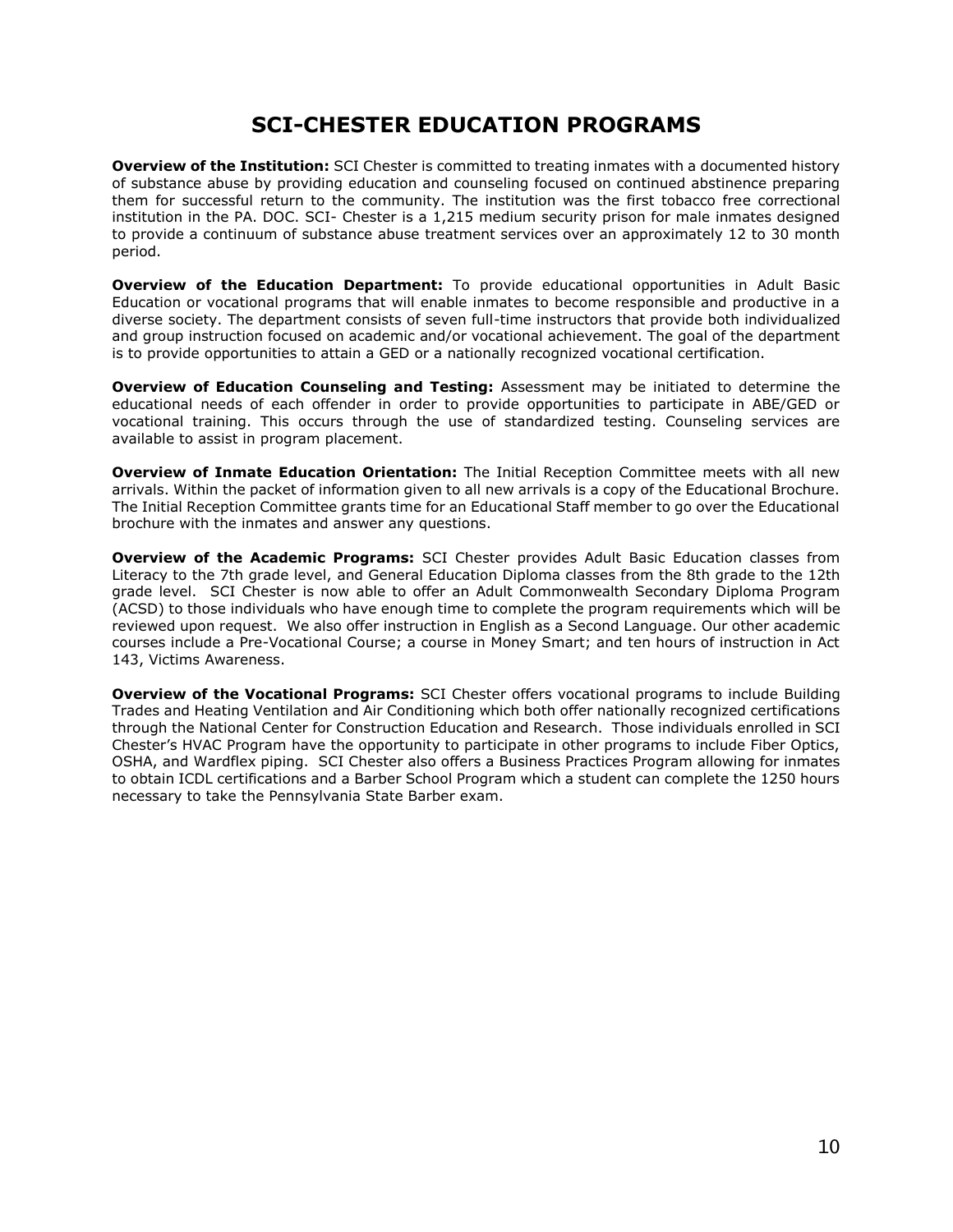## **SCI COAL TOWNSHIP EDUCATION PROGRAMS**

**Overview of the Institution:** SCI Coal Township is situated on a 226 acre site; 43 acres are inside the double-fenced compound. The main complex is comprised of 15 buildings and 10 individual inmate housing units which encompasses an area of 537,500 square feet under roof. The total staff compliment is 572 including 297 Correctional Officers. The inmate committed count is 2,130.

**Overview of the Education Department:** The Education Department at SCI Coal Township offers educational assessments and a wide range of academic and vocational programs. These programs, when mastered, allow the inmate to re-enter society with job marketable skills. Our programs are designed as open-entry, open-exit components. This enables the student to progress at his own rate. Each program assists a student in acquiring and applying critical thinking and lifelong learning skills as well as giving him the ability to develop, practice and apply academic skills. Our vocational programs also develop performance knowledge, vocational competence and occupational skills. Education programs operate from 8:30 a.m. to 3:50 p.m. Monday through Friday.

**Overview of Education Counseling & Testing:** Assessment, counseling, and guidance services are ongoing at SCI Coal Township with a constant refining of the inmate's academic and vocational needs, goals and objectives. The counselors, teachers, and the school principal accommodate students on a regular basis to address their educational needs. Students may request a conference with the counselor or principal. The instructor may request that the counselor or principal meet with the student about his progress. The Test of Adult of Adult Basic Education (TABE) is administered to all students annually.

**Overview of Inmate Education Orientation:** All inmates are given an orientation within two weeks of arrival in a general orientation. This orientation details the available educational, vocational and treatment programs. The Education Department contacts each inmate who does not have a GED or High School Diploma for appropriate school placement. Vocational applicants are contacted to discuss appropriate placement based on aptitude and the interest. At this time a school tour as well as a personal interview is provided to highlight educational opportunities

**Overview of the Academic Programs:** SCI Coal Township's academic classes are also level specific. Classes are designed to meet the individual needs of the student. These include ABE Language Arts, ABE Math, Pre-GED Language Arts, Pre-GED Math, GED Language Arts, GED Science, GED Social Studies and GED Math. Students with variable language and math scores can be placed in classes that address their unique skills and needs. Pre-Vocational and Money Smart classes are taught to academic students as prescribed in policy.

**Overview of Special Education & Commonwealth Secondary Diploma Program (if available):**  SCI Coal Township is using the forms and procedures outlined in Pennsylvania Department of Education's Special Education Implementation Handbook and following State Standards and Regulations. Additionally, a detailed Special Education Plan is on file in the DOC/Bureau of Correction and in the Institution's Education Office. Three Special Education teachers at SCI Coal Township service up to 30 Special Education students. Identified Special Education students are placed in education programming within three days of his arrival at the institution.

#### **List of Full-time Vocational Programs & Certifications Offered:**

Automotive Technology

ASE, PA State inspection mechanics license, AC certification, ASE 609 Refrigeration License, PA State Emissions license, MACS AC certification, NAPA, AC-Delco, MGM Brakes, Raybestos Brakes

Air Conditioning & Refrigeration – Heating Section 608 E.P.A. Test, Honeywell Controls, MACS AC/Heat (R410A Cert) Fluke 16 Digital Multimeters Chicago SKF Section 609 E.P.A. Test, Prentice Hall NCCER Certification – Core and Type HVAC Level 1 and Level 2 OSHA – General Industry Green Technology Certification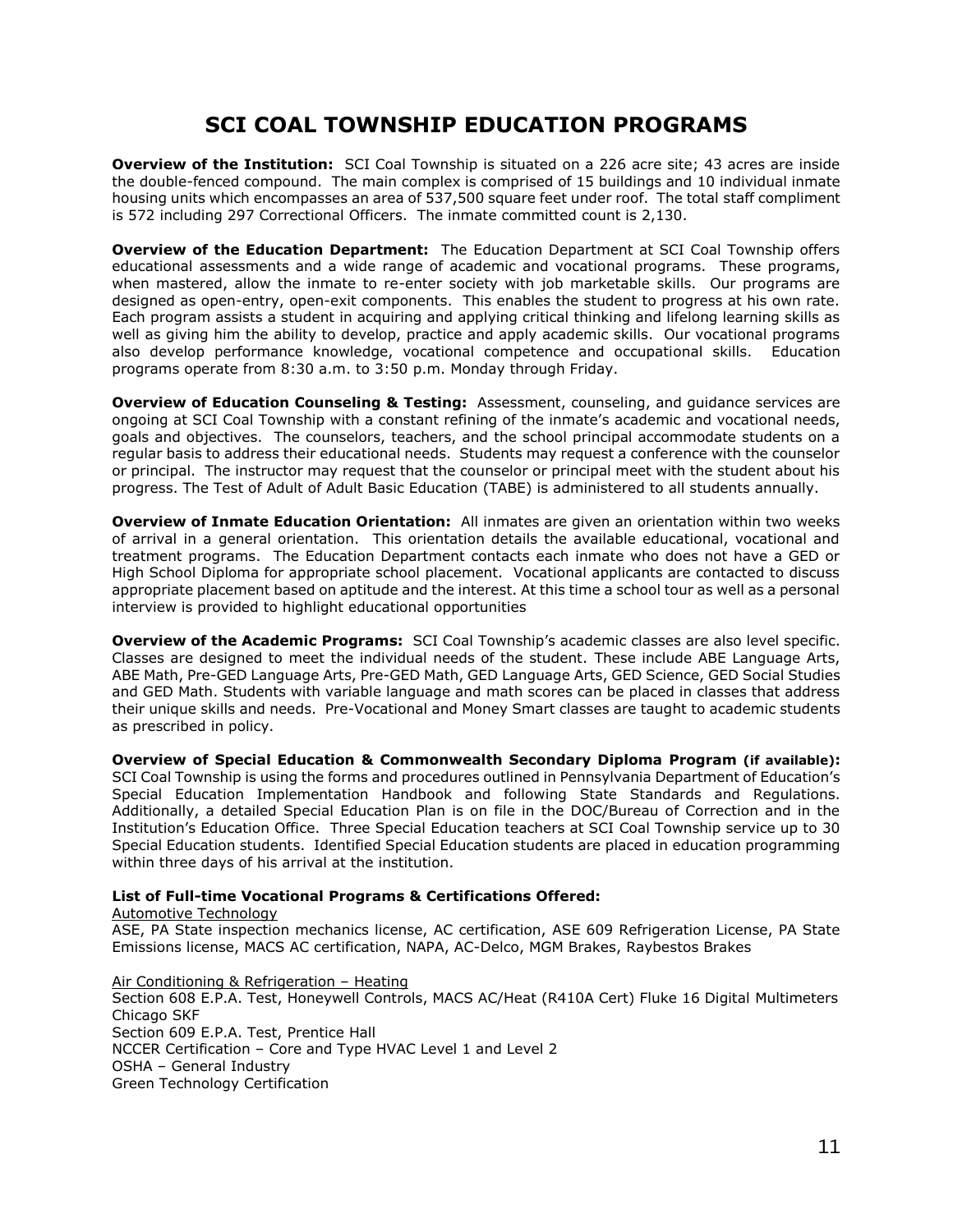Building Trades Construction Cluster N.O.C.T.I., Cooper Bussman Certified – Master Shingler, Wizard Quality Master NCCER Certification, Carpentry, Electrical, Painting, Cabinet Making

Computer Aided Drafting / Design ADDA Curriculum Certification NOCTI Competency Test (Architectural Drafting) American Design Drafting Association Certification Exam (Architectural Drafter)

Electronics Repair NCCER – Core Curriculum NCCER – Electronics System Technician, Level One NCCER – Electronics System Technician, Level Two NCCER – Electrical, Level One NCCER – Electrical, Level Two ETA – "Student Electronic Technician" (SET) DMM – Principles/Fluke/ATP

NCCER – Core Curriculum OSHA – 10 Hr. Construction, VS I Certification NCCER Core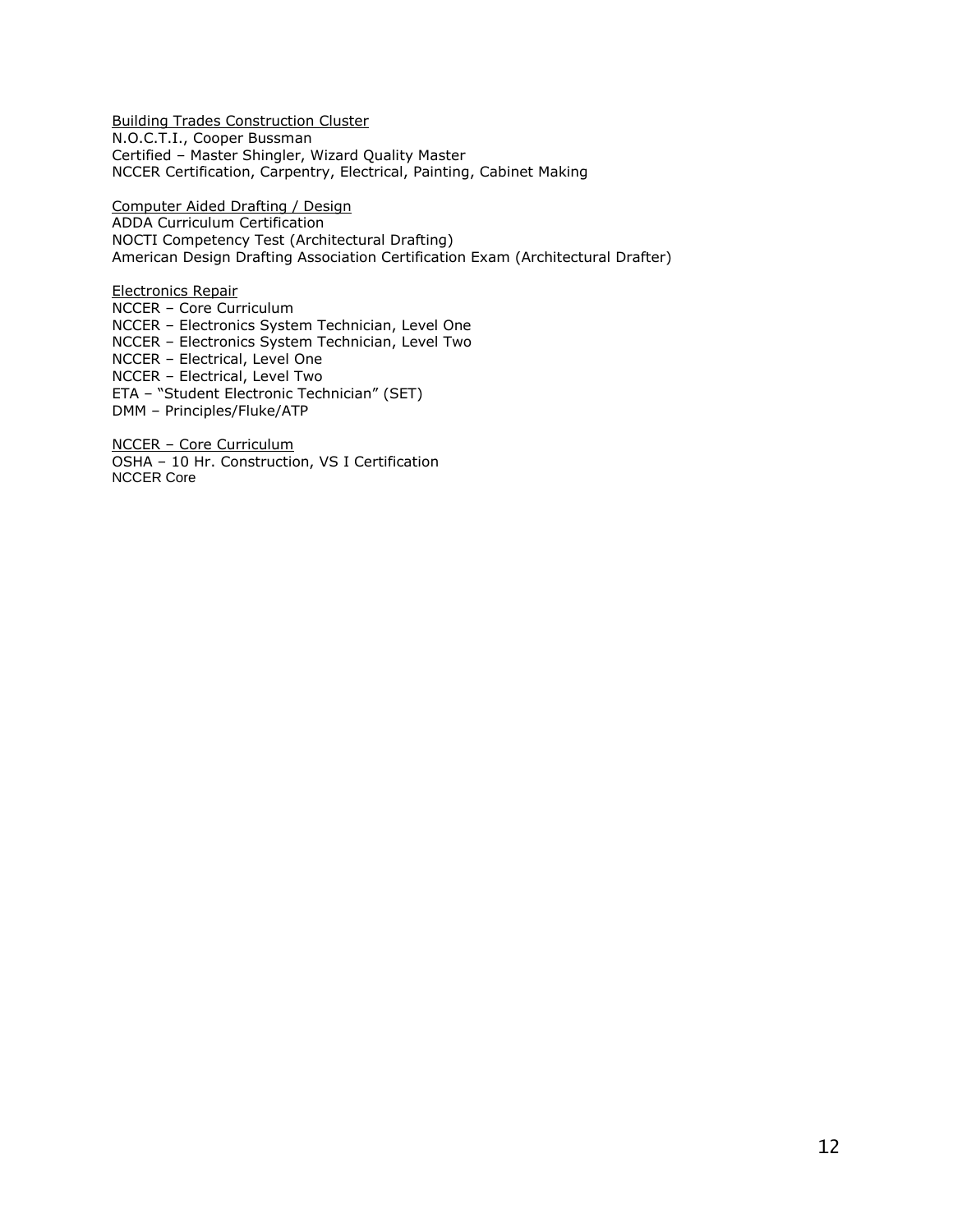## **SCI DALLAS EDUCATION PROGRAMS**

Opened in January 1960, SCI Dallas was based on the educational or school model to stress those aspects, which encourages and aids in rehabilitation. The majority of this all male population is received from the Diagnostic Center at Camp Hill. Population averages 2,116 with a racial makeup of 57% Black, 31% Caucasian, and 12% Hispanic/Other.

The Education Department is currently staffed with six academic teachers, six vocational instructors, one education counselor, two library workers, one clerk typist, and a school principal.

All incoming inmates are scheduled for an orientation seminar (DOORS) within one month of arrival. Representatives from each department give a brief description of services provided to the inmate.

All inmates are offered an opportunity to enroll in academic/vocational programming. Those without a GED/HSD will be mandated to attend at least 360 hours of academic instruction with the goal of attaining a GED or Adult Commonwealth Secondary Diploma (ACSD). Request slips are sent to the respective counselor who conducts an interview to ascertain needs. Testing, if not already documented, will be administered via TABE to establish a grade level.

#### **BASIC EDUCATION COURSES**

| - Basic Reading | Plato lab |
|-----------------|-----------|
|                 |           |

- 
- 
- Cell Study (Basic) ESL (Basic)
- Money Smart

#### **SECONDARY EDUCATION COURSES**

- 
- GED Reading  **Plato Lab**
- 
- 
- GED ESL

#### **VOCATIONAL EDUCATION PROGRAMS & CERTIFICATIONS**

- Barber School (State License) Business Occupations (ICDL)
- Building Trades (NCCER) The Melding (NCCER)
- Horticulture (NOCTI) Accounting (NOCTI)
- Custodial Maintenance (NCCER)
- 
- Basic Mathematics Reading Horizons
	-
	- ACT 143 / Victim Awareness
- GED Math  $\sim$  Cell Study (GED Level)
	-
- GED Social Studies Civic Responsibility
- GED Science ACSD Program
	-
	-
	-

13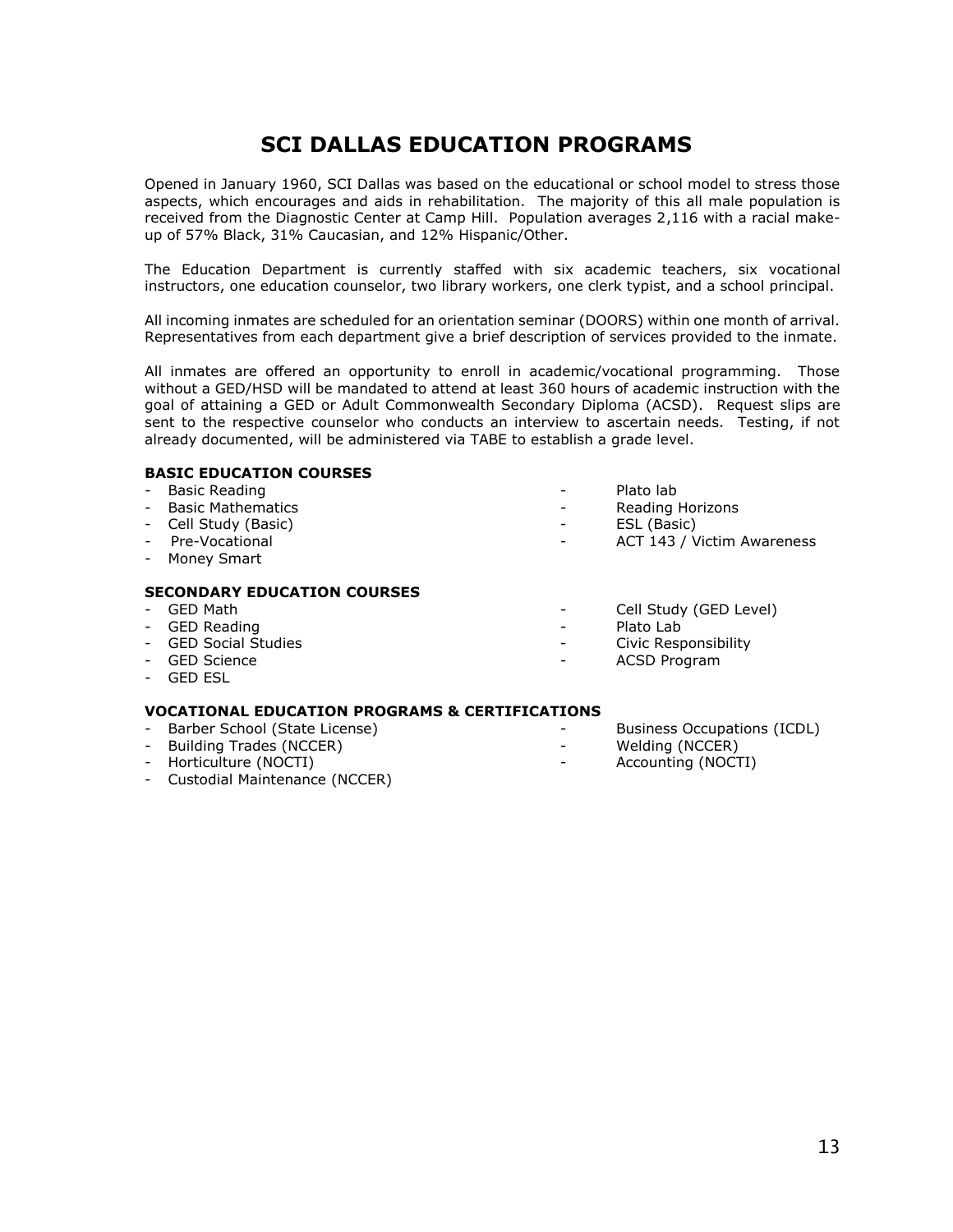## **SCI FAYETTE EDUCATION PROGRAMS**

**Overview of the Institution:** SCI-Fayette is a maximum security prison which houses approximately 2,000 male inmates.

**Overview of the Education Department:** The Education Department at SCI-Fayette offers a variety of academic, vocational and elective programming that is available to all inmates based on interest, need, qualifications and availability.

**Overview of Education Counseling & Testing:** TABE testing is done on an as needed basis, usually once a year. The TABE enables the Counselor to diagnose, evaluate, and place inmates in the appropriate educational program.

**Overview of Inmate Education Orientation:** The education counselor does the inmate orientation once a week for all incoming inmates. The orientations are conducted within two days after the arrival of new inmates.

**Overview of the Academic Programs:** The Education Department at SCI-Fayette has a compliment of Four ABE instructors which are broken down into: two ABE teacher, one Pre-GED teachers, one GED teacher, and one Education Guidance Counselor.

**Overview of Special Education, ADULT Commonwealth Secondary Diploma Program (ACSD) & Commonwealth Secondary Diploma Program (CSD) (if available):** SCI Fayette does not have Special Education. SCI Fayette does have the ACSD program which is offered to inmates who provide their transcripts.

**Overview of any Literacy Tutoring Programs:** We use an agency called "Tutors of Literacy in the Commonwealth" to train new tutors for the classrooms and for our Block Tutor Program.

#### **List of Full-time Vocational Programs & Certifications Offered:**

Business Education- ICDL (International Computer Driver's License) Carpentry Trades – NCCER (National Center for Construction Education & Research) OSHA (Occupational Safety & Health Administration) Heating, Ventilation and Air Conditioning (HVAC) – Refrigerant Transition and Recovery Certification (EPA Certificate) Welding Program – NCCER and American Welders Society (AWS). Custodial Maintenance & Repair – Technical Publishing Company (TPC), NCCER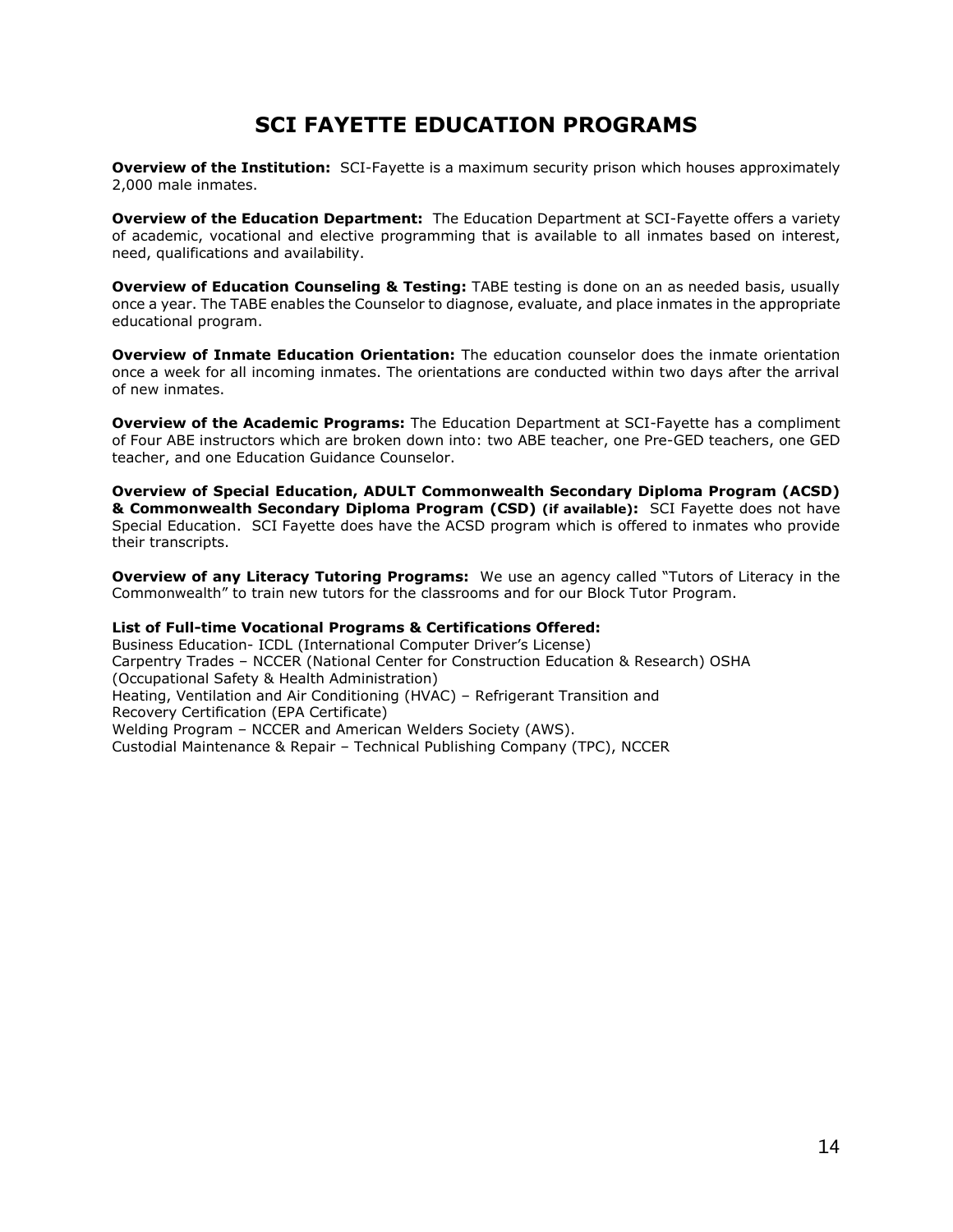## **SCI FOREST EDUCATION PROGRAMS**

**Overview of the Institution:** The State Correctional Institution at Forest is a facility opened in 2004. It is a Maximum Security Level 4 institution located in Marienville, Forest County with a current population of 2,262 residents. The total count of inmates housed in the Restricted Housing Unit is 116. Geographically, the inmate population consists of individuals committed from many of the Commonwealth counties. Although the institution is located in a rural county, most of the resident population is from urban areas in the state.

**Overview of the Education Department:** Adult Basic Education (ABE), GED, and Special Education classes are offered at all ability levels. Students are tested, interviewed and placed in classes based on their reading and math abilities. Students are transferred to appropriate classes based on their individual progress. The ultimate goal of the Education Department is to prepare students to pass the GED exam or obtain their Commonwealth Secondary Diploma (CSD) and to encourage students to become life-long learners.

**Overview of Education Counseling & Testing:** Initial counseling is provided to review educational records, test results, interests, and goals of the inmates. Once reviewed additional testing may be completed to properly place the student in classes appropriate to his levels and interests. All inmates are encouraged to attend school to obtain their GED or High School Diploma and to pursue a trade that will aide them in becoming a responsible citizen upon release from the prison.

**Overview of Inmate Education Orientation:** The Education and Treatment Departments will be represented at Inmate Orientation. The inmates are provided information regarding available educational and treatment programs and services. Educational brochures, English and Spanish, are made available to the new inmates that explain all the primary academic and vocational programs. Education department staff is also listed to provide resource persons for the inmates to send questions/requests.

#### **Overview of the Academic Programs:**

GED courses The Courses Course in the Course of the Pre-Vocational course PLATO learning labs Money Smart course ESL courses **ACT 143 Victim Awareness Education class** ACT 143 Victim Awareness Education class Adult Basic Education (ABE) courses to 0-8.9 reading level students Commonwealth Secondary Diploma classes for school age and adult students

#### **Overview of Special Education & Commonwealth Secondary Diploma Program (if available):**

SCI-Forest provides Special Education services to pre-identified Special Education students. Those regular education and special education students who are of school age may qualify to attend school to obtain their High School Diploma.

- \* Auto Technology NOCTI \* Custodial Maintenance NCCER
- 
- 
- \* Masonry NCCER **\*** Building Trades/Carpentry NCCER
- \* Electrical NCCER, OSHA \* Business Education ICDL
- \* Heating, Ventilation & Air Conditioning NCCER, EPA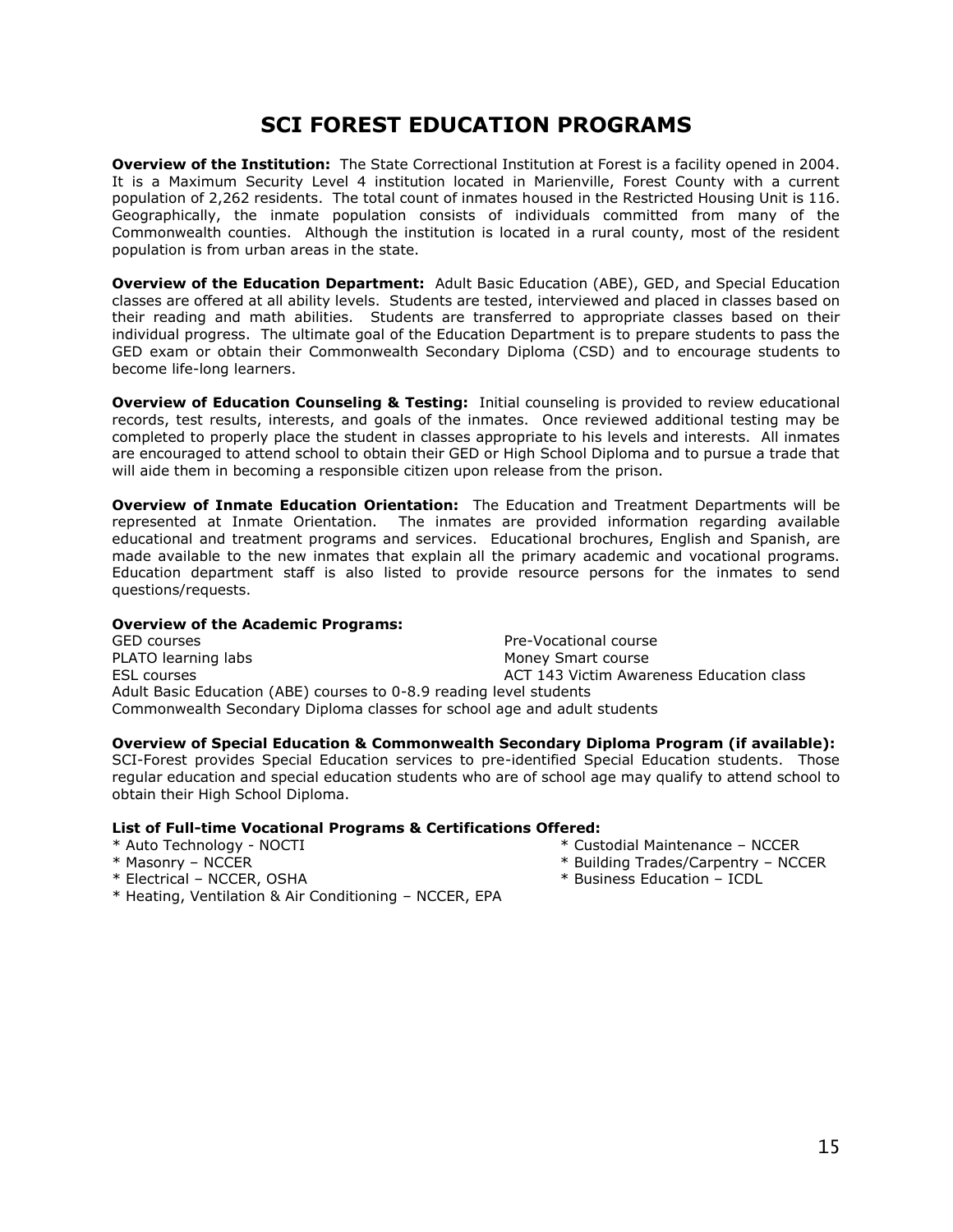## **SCI FRACKVILLE EDUCATION PROGRAMS**

**Overview of the Institution:** The State Correctional Institution at Frackville is located in Schuylkill County. It was designed and constructed by the Pennsylvania Department of Corrections and opened in 1987. The facility was constructed as a 600 cell medium security institution to house adult male offenders. In 1992, the institution was changed to a maximum security prison and currently houses 1158 male offenders.

**Overview of the Education Department**: SCI-Frackville's Education Department has four full time academic instructors and three full time vocational teachers and an Education Guidance Counselor. The Library is staffed with a librarian and one assistant.

**Overview of Education Counseling & Testing:** The Education Guidance Counselor utilizes an "open door policy" and affords every student counseling as needed. The guidance counselor also assists in the attendance monitoring and student discipline procedures. The Counselor accepts staff and/or other inmate referrals. In addition to the Guidance Counselor, other staff members, including the teachers and the school principal are available to provide individualized counseling assistance upon request. The primary assessment tools utilized by the Education Department are Forms 9 and 10 of the TABE, which measure reading, mathematics and language development levels. Teachers conduct all testing. English as Second Language (ESL) students are assessed using Basic English Skills Test (BEST). Mathematical ability is assessed using the TABE tests.

**Overview of Inmate Education Orientation:** A member of the Education Department serves on SCI Frackville's orientation, reception, placement committee. This committee meets every new arrival. The education representative completes a reception form and gives an up to date education pamphlet to each new reception. Mandatory schooling policy is explained at the time.

**Overview of the Academic Programs:** The ABE program at SCI-Frackville encompasses all academic classes through the eighth grade level, including English as a Second Language (ESL). Students are placed into ABE classes at a level determined by scoring on the TABE PC test administered by SCI Camp Hill. All academic programs are conducted in a self-contained classroom. Students are assigned to attend five days per week at the same designated time each day. The goal of education programs at SCI Frackville is the successful completion of the General Educational Development (GED) test or completion of the requirements for the Adult Commonwealth Secondary Diploma Program (ACSD). Secondary classes begin at the GED level and advance through classes in which students are given a rigorous program of skill building leading to a mastery of the GED test.

- Barber Shop State Manager's License
- Electronics NCCER, COR, Level I, II, OSHA Certification
- Business Cluster, International Computer Driver's License (ICDL)
- Custodial Maintenance OSHA Certification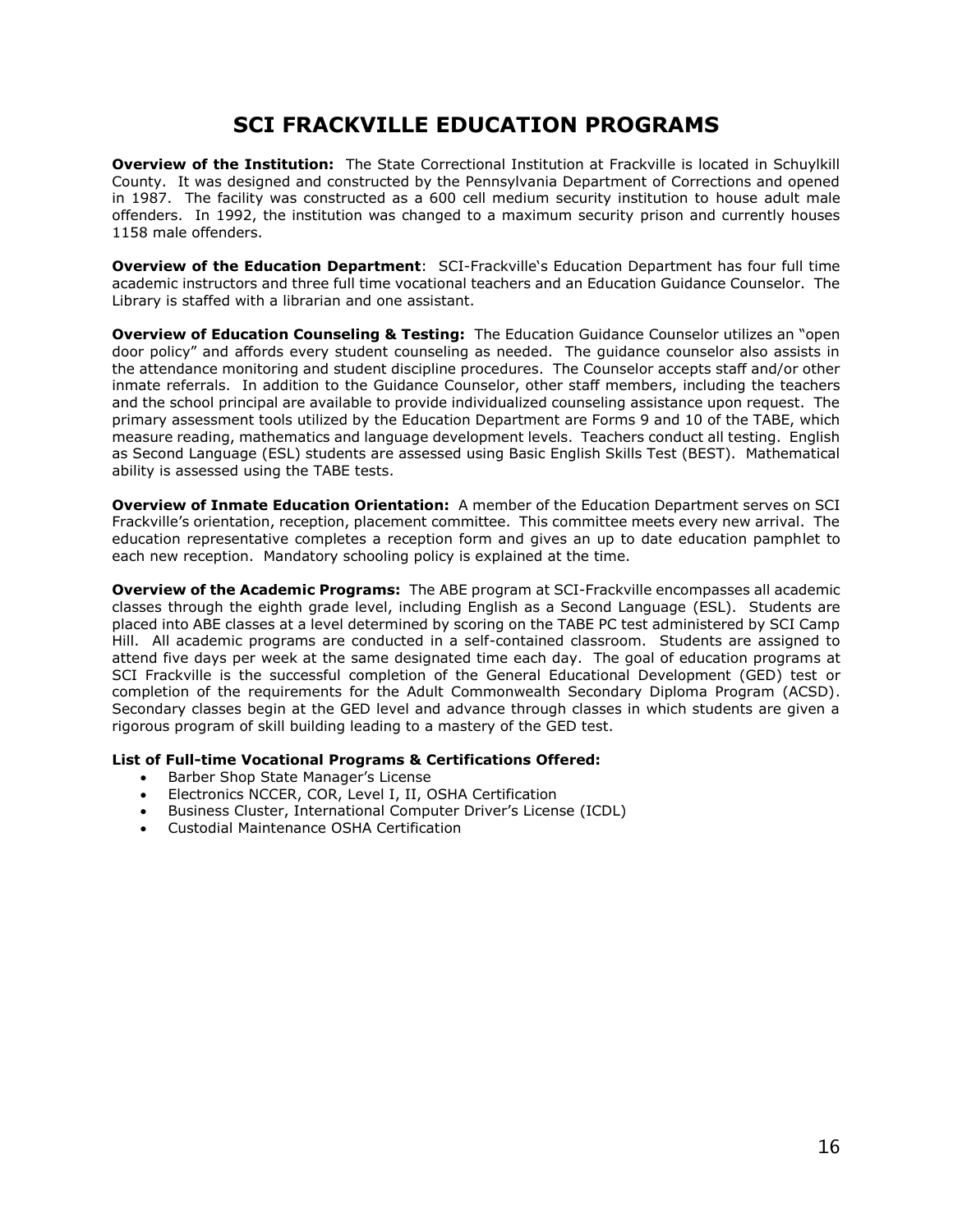## **SCI-GRATERFORD EDUCATION PROGRAMS**

**Overview of the Institution:** SCI-Graterford is a Level 4 Security institution, with a current population of 3,333. Average minimum sentence is 7.1 years, not counting 655 life sentenced inmates and 28 execution sentenced inmates who represent more than 20% of the total population. Another 19% are serving minimum sentences of 10 years or more.

**Overview of the Education Department:** The primary goal of the Educational Department is to assist in developing academic and vocational skills. Academic classes are to prepare inmates to take the GED. ESL is available for those inmates whose primary language is not English. College courses are offered periodically throughout the year for inmates who are high school graduates and academically suited.

Library – Law & Leisure

#### **Overview of Education Counseling & Testing:**

- PLATO Laboratory TABE Testing
- Pre-GED Testing
- GED Testing

**Overview of Inmate Education Orientation:** Education orientations occur through inmate requests and group orientation meetings on an as needed basis. Lists of newly arrived population members are published through the DOCNet Bus Arrival lists. The education orientation process is presented by the Education Guidance Counselor. The Delivery of Educational Services, 7.6.1 mandates, all classes in the Education Department (to include teacher names), the PLATO Laboratory are presented. An education brochure listing all classes offered, Money Smart, Pre-Voc, VAE, and Read to your Children programs is provided to all inmates.

#### **Overview of the Academic Programs:**

- $\bullet$  ABE 1- Reading Level 0 through 10<sup>th</sup> grade
- $\bullet$  ABE 2- Reading levels 0<sup>th</sup> through 10<sup>th</sup> grade
- $\bullet$  ABE 3- Reading levels 0<sup>th</sup> through 10<sup>th</sup> grade
- ESL Primary Language is not English
- Out of Cell Study-SRTU-Stability D Inmates
- Cell Study-Special Education Students, as needed

**Overview of any Literacy Tutoring Programs:** Our one-on-one tutoring program is accomplished through Prison Literacy Program run by adult volunteers and classroom peer tutors under the direction of the school principal and educational guidance counselor. Training occurs through various outside literacy sources, including IU-13, Tutors or Literacy in the Commonwealth and internal certified trainers. A tutorial program is also conducted among Capital Cases on J-Block, coordinated by the School Literacy Program.

- Barber Manager State Barbering license
- Barber State Barbering License
- Adult Business Education ICDL (Int'l. Computer Driver's License)
- Warehouse Operations Eastern Fork Lift Certification
- Custodial Maintenance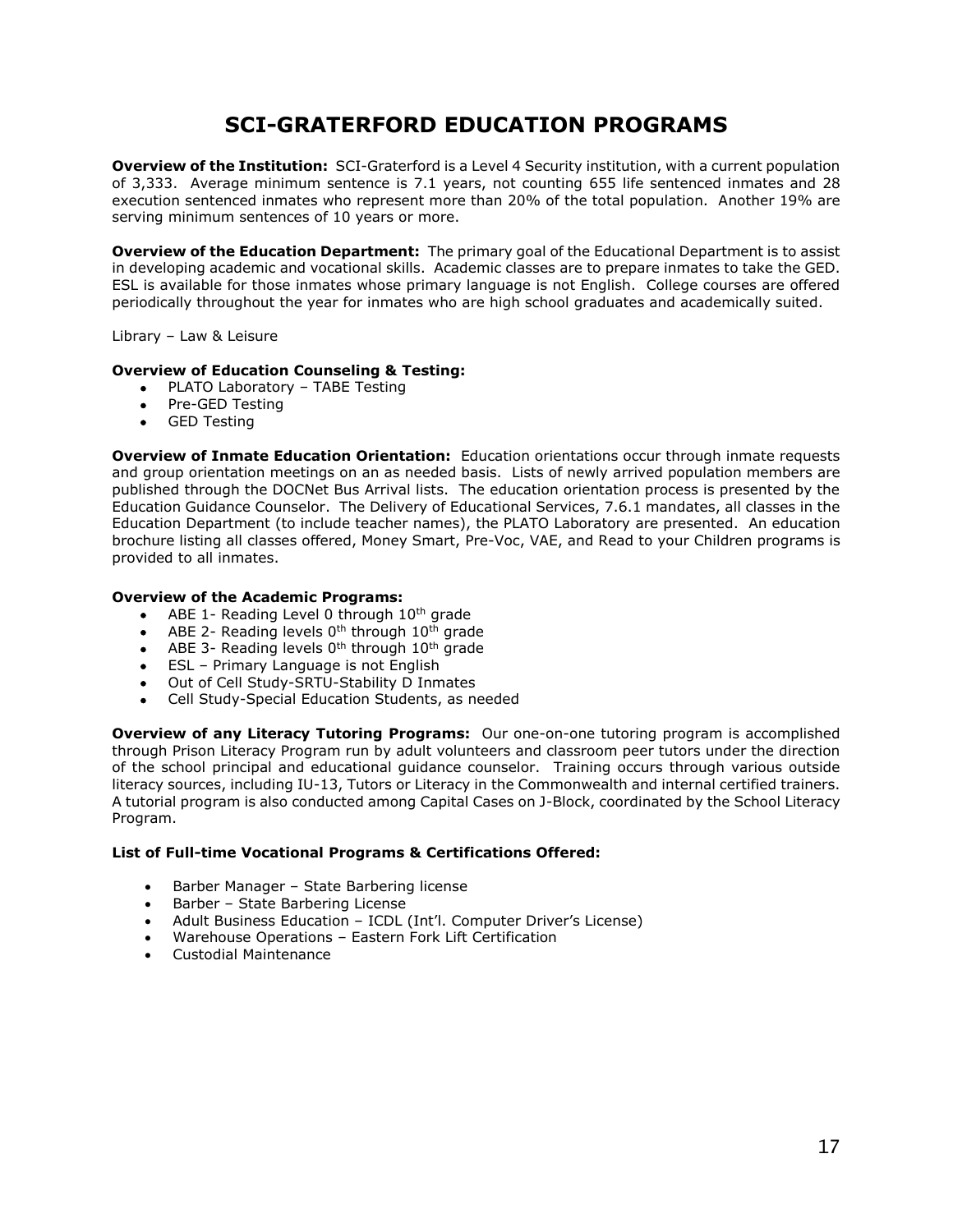## **SCI GREENE EDUCATION PROGRAMS**

**Overview of the Education Department:** School is offered by three full-time academic instructors, three full time vocational instructors, the education guidance counselor, and barbershop manager. Classes are held in the day time. The typical term enrollment is about 200 participants.

**Overview of Education Counseling & Testing:** The Education Guidance Counselor provides student counseling as needed. The primary assessment tools utilized by the Education Department are Forms 9 and 10 of the TABE, which measure reading, mathematics, and language development levels. The counselor holds orientation, schedules testing, and uses the results for student achievement reporting and referral for GED® testing. Counseling services are available to inmates by request to staff forms, teacher referral and program necessity. In addition to the guidance counselor, the school principal is available to provide individualized counseling assistance upon request. As students are approved for correspondence coursework, staff will proctor exams for the individual as needed.

**Overview of Inmate Education Orientation:** The education department staff place students at their ability levels. After the students meet with IRC, Initial Reception Committee, they are scheduled for education orientation. During the education orientation, programs are reviewed, a handout is distributed, a survey is completed, and questions are answered. Those who have no recorded TABE scores, and do not have a HSD or GED will be given the TABE locator. After being scored, the TABE is administered to those who are required to attend school. Students are re-scheduled if they are not available so that all who receive orientation are tested and appropriately determined to receive or desire education services.

**Overview of the Academic Programs:** Academic programs are classified under Adult Basic Education (ABE); ABE has three levels-below fifth grade reading; and the two pre-GED levels are split by their math scores, but still have a reading score below 7.9; GED class requires both reading and math scores to be 9.0 or above. The ESL class focuses on basic literacy skills and is taught in English. The primary objective is for the learner to advance his understanding of the English language. The instructor delivers instruction in various ways, from whole group to individualized assignments based on skill level. The Read to Your Child Program allows for the development of adult literacy and strengthens family relations. The program provides for a positive display of Corrections and community interaction, along with development of student reading skills and its visual impact upon young children (ages 2-12). Participants choose a story book and read the story to their child which is video taped onto a DVD and sent home.

**Overview of Special Education & Adult Commonwealth Secondary Diploma Program (if available):** SCI Greene offers the Adult Commonwealth Secondary Diploma. This program provides the opportunity for students to earn their diploma by including credits they earned while attending high school. Candidate's high school transcripts are requested through the PA Department of Education. Teachers utilize the transcript information to calculate the missing graduate credits needed for the diploma. A plan is developed for students to make up the missing credits in the various subject areas. Also, successfully passed GED® scores in subject areas on the GED® test will be counted towards earning the ACSD diploma.

#### **Overview of any Literacy Tutoring Programs:**

On the (RTU) Residential Treatment Unit, a trained inmate tutor works one-on-one with individuals identified as needing development of educational skills, but not able to function in a classroom setting. A two day tutor-training program is conducted by an Adult Basic Education Teacher using various source materials in motivational and ethical approaches to education philosophy. Classroom tutor selection is based on the most qualified inmate.

- Heating, Ventilation, Air Conditioning (HVAC) NCCER & EPA
- OSHA 10 hour course
- Building Trades (NCCER)
- Business Education (ICDL)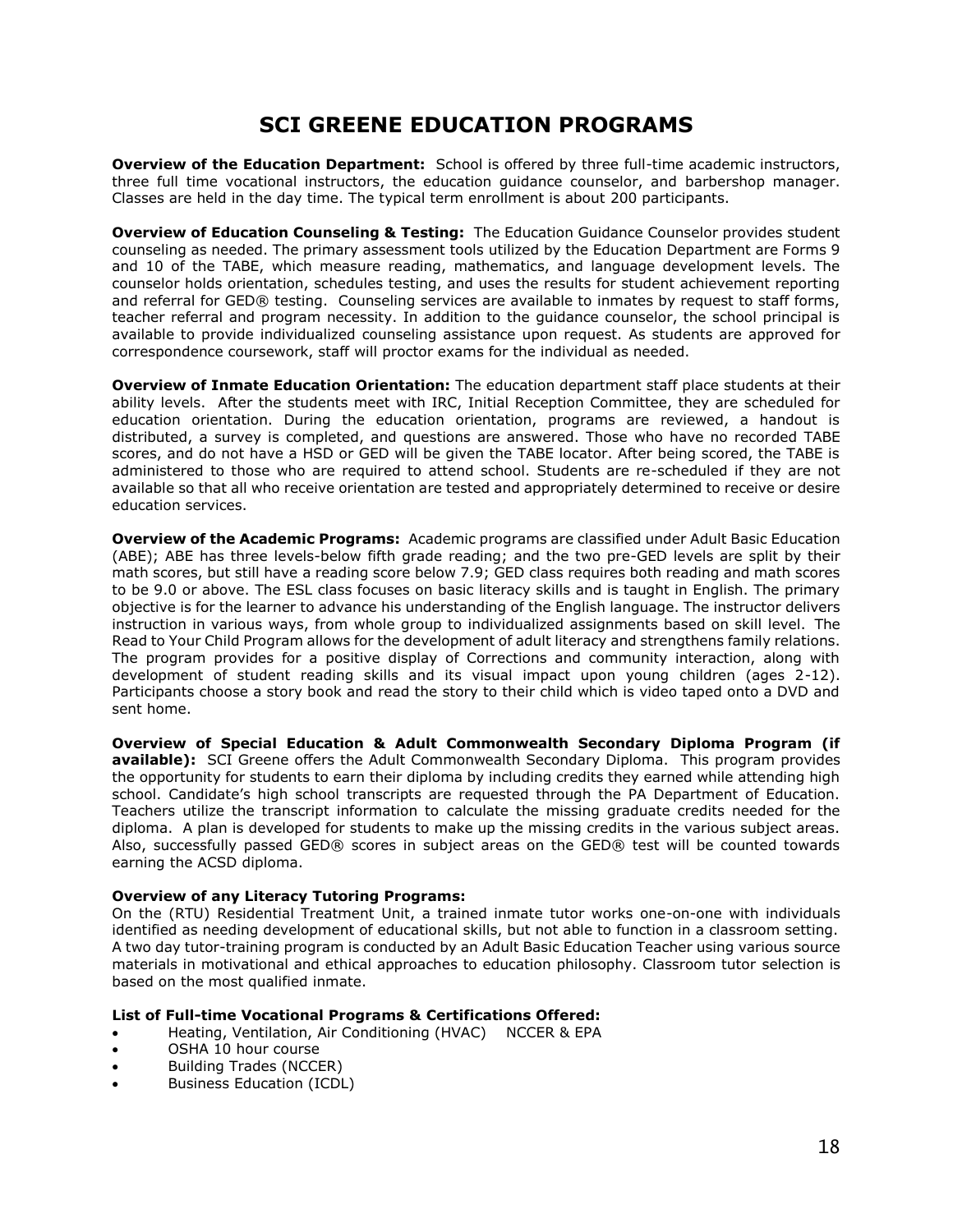## **SCI-HOUTZDALE EDUCATION PROGRAMS**

**Overview of the Institution:** The State Correctional Institution at Houtzdale is a Medium Security Level 3 institution located in Clearfield County with a population of 2,500 residents. Geographically, the inmate population consists of individuals committed from all the Commonwealth counties. Although the institution is located in a rural county, most of the resident population is from urban areas in the state.

**Overview of the Education Department:** In accordance with State and Federal mandates, 99% of the Academic faculty at Houtzdale holds Level II certifications with the remaining 1% working toward Level II completion. In the area of vocational education, 97% of the Vocational teachers hold Vocational I certification, 1% Vocational teacher is presently working toward a Vocational I certification and 1% have been "grandfathered in." The Education Counselor, Corrections Librarian and Barber Instruction are certified in their respective areas making a total of 19 staff. Through ongoing Professional Development within the department and the desire to present excellent educational programs, the faculty is considered 'blue ribbon" in the field of correctional educational services to our inmates.

**Overview of Education Counseling & Testing:** All inmates are required to attend school unless documentation is provided that the inmate has earned a high school diploma or GED. Inmates who are 21 years of age and younger may request and obtain the Commonwealth Secondary Education Diploma, which is a high school diploma issued through the Pennsylvania Department of Education. Special Education programming is provided to those who qualify in accordance to state and federal regulations. Inmates who are within five years of their minimum date are tested to determine academic placement and, once placed, the development of an Individualized Program of Instruction (IPI) is created to meet specific needs in Reading, Mathematics, and Language. Inmates who have earned a GED, High School diploma, CSD, ACSD or completed 360 hours of classroom instruction, Pre-Voc and Money Smart and have expressed interest in pursuing one of the six Vocational Programs are interviewed and assessed for proper placement.

Initial counseling is provided to review educational records, test results, interests, staff recommendations, and short and long range goals. Recognition of deficiencies, weaknesses, difficulties, and the establishment of educational and vocational goals is the primary focus.

**Overview of Inmate Education Orientation:** The Education and Treatment Departments are represented by a videotaping. The representative addresses the newly arrived inmates regarding the various education and treatment programs as well as other services offered at the institution. Each inmate is supplied with an education and library brochure. All the primary academic and vocational programs are described; noting who the staff is that instructs the class. This orientation pamphlet is in both English and Spanish. Special Education students are immediately identified and placed into educational services. Inmate Orientation is overseen by a rotation of Unit Counselors and Facility Management, on a weekly basis. The Initial Reception Committee (IRC) identifies new inmates for the weekly orientation.

#### **Overview of the Academic Programs:**

Basic Education Courses

- A. Reading<br>B. English
- B. English<br>C. Mathem
- **Mathematics**
- D. Special Education
- E. Act 143 Victims Awareness
- F. Language Arts
- G. PLATO Lab
- H. Pre-Voc.
- I. Money Smart
- J. Adult Commonwealth Secondary Diploma
- K. Business Education

## **Overview of Special Education & Commonwealth Secondary Diploma Program (if available.):**

SCI-Houtzdale follows the directives and uses the forms and procedures outlined in the Pennsylvania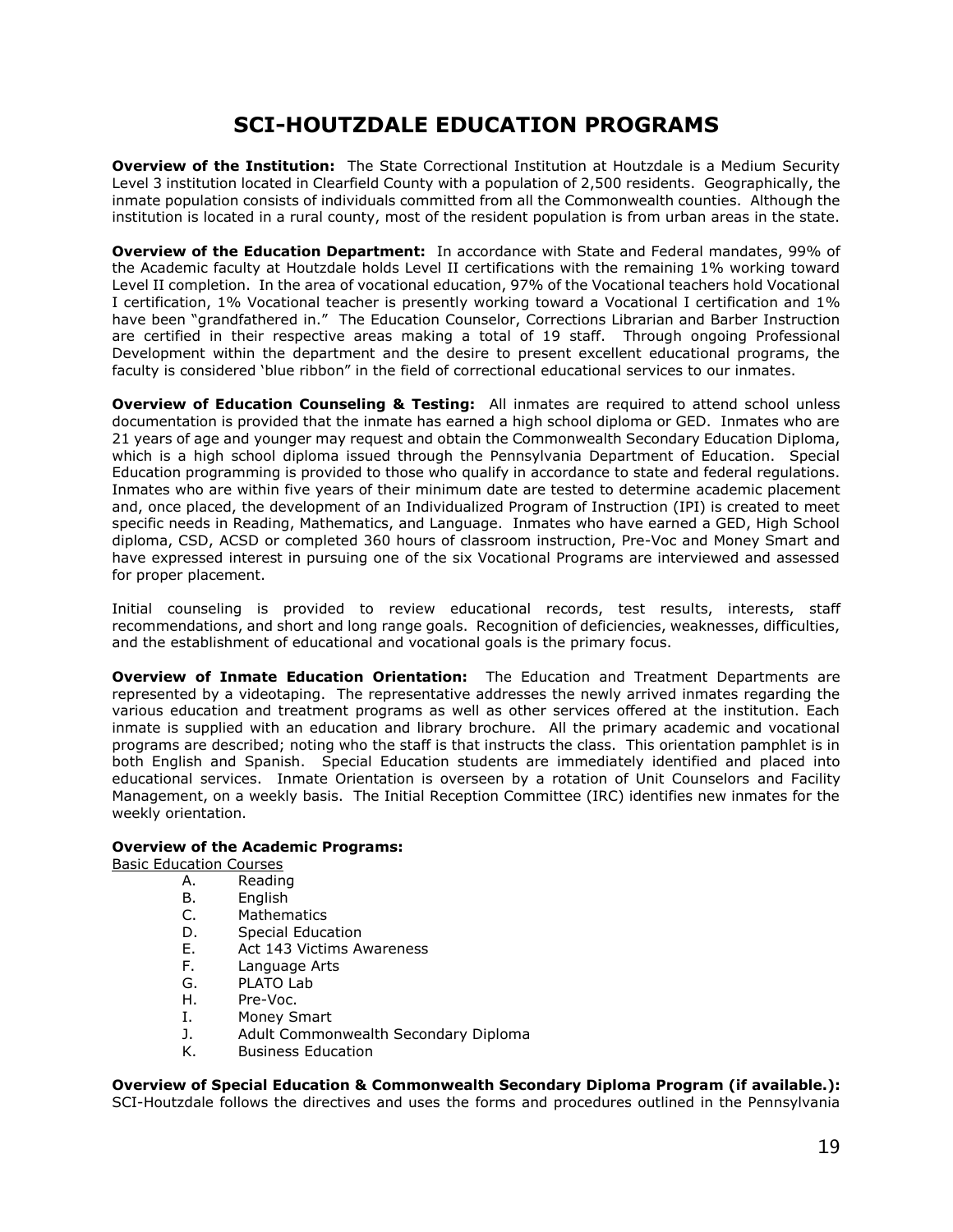Department of Education Implementation handbook and State Standards and Regulations with regard to Special Education. (Individuals with Disabilities Education Act, 20 U.S.C. § 1400, et seq. and Chapter 14, Pennsylvania Department of Education, Special Education and Services Regulations, 22 Pa. Code §14.101, et seq.)

Secondary Education Courses

- A. ACSD/GED English /Writing skills
- B. ACSD/GED Mathematics
- C. ACSD/GED Science
- D. ACSD/GED Social Studies
- E. Pre-Algebra
- F. Algebra
- G. Health
- H. Special Education
- I. Commonwealth Secondary Diploma
- J. Business Education
- K. Cell Study-RTU Services
- L. Correspondence Courses (with institution approval)
- M. Adult Commonwealth Secondary Diploma

#### **Overview of any Literacy Tutoring Programs:** None.

#### **List of Full-time Vocational Programs & Certifications Offered:**

Vocational Education Courses

- A. Custodial Maintenance NCCER, (TPC)
- B. Barber School PA Licensure
- C. Building Trades/Construction Cluster (NCCER CORE/NCCER I)
- D. Electronics-NCCER
- E. Electricity-NCCER
- F. Warehouse Operations/Material Handling Forklift Licensure, MHIA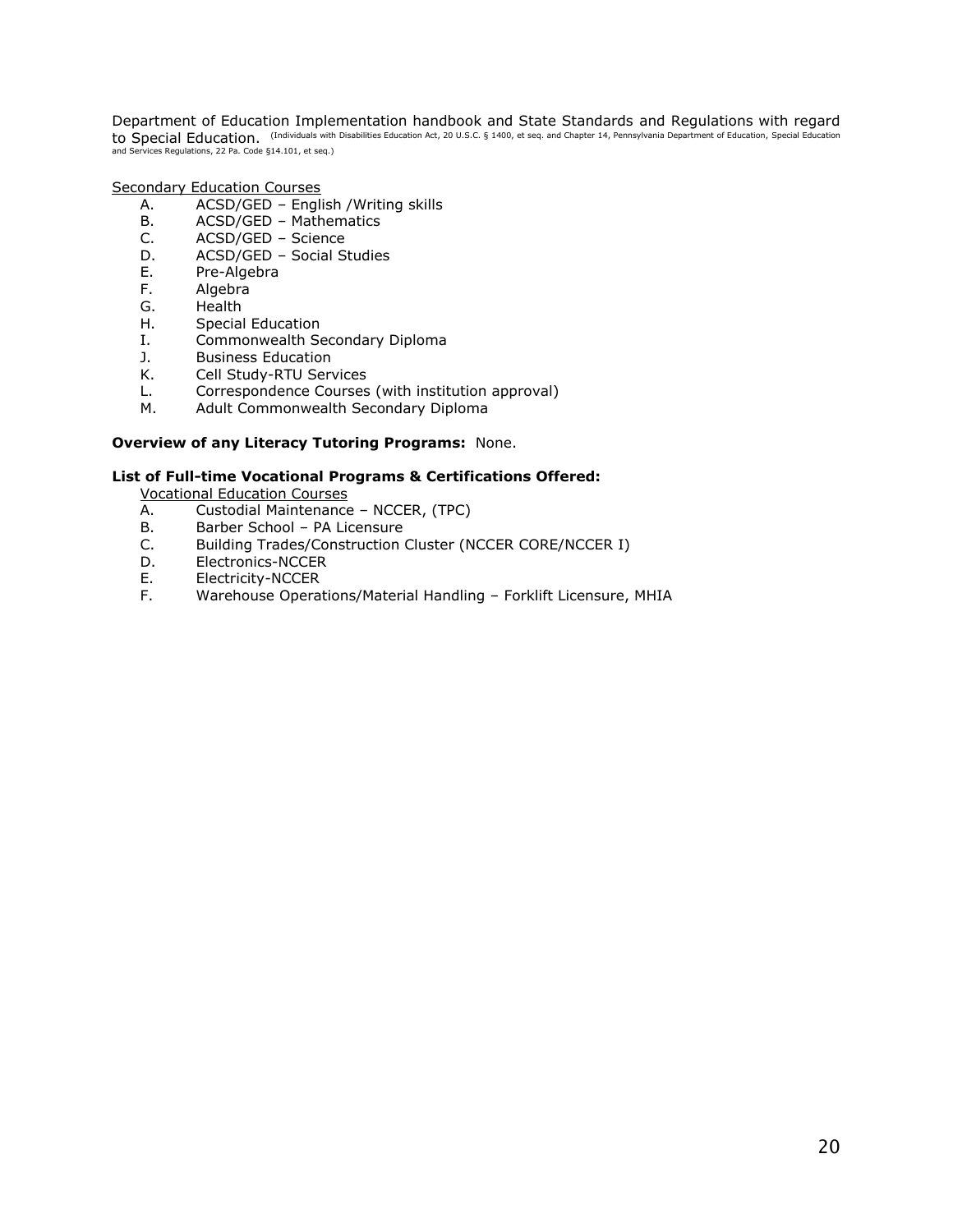## **SCI HUNTINGDON EDUCATION PROGRAMS**

**Overview of the Institution:** One of Huntingdon's most notable landmarks is the State Correctional Institution at Huntingdon. Located along the bank of the Juniata River, SCI-Huntingdon opened in February 1889 as the Pennsylvania Industrial Reformatory. Today, the institution houses approximately 2,100 inmates and employs approximately 650 staff, half of these being corrections officers. The basics of bricklaying, carpentry, painting, and other trades flourish through the institution's maintenance programs and vocational training. Many of the same shops used in 1889 are still being used today.

**Overview of the Education Department:** SCI-Huntingdon's academic and vocational programs are directly supervised by the Department of Corrections and monitored by the Pennsylvania Department of Education. Our staff offers a variety of courses and programs. Both academic and vocational classes are offered year round. The educational program allows for flexible scheduling that permits inmates to enter at any time and to proceed at their own learning pace. Through these programs, we provide the means to fulfill our mission statement which is to provide educational opportunities which will enable students to become responsible and productive in a diverse society.

**Overview of Education Counseling & Testing:** Education counseling is available to all inmates. Most counseling sessions are one-on-one; however, occasionally group counseling is done. The education staff offers various tests which include the TABE, GED, Pre-GED, vocational interest surveys, and college exams.

**Overview of Inmate Education Orientation:** The Education Department counselor conducts a complete orientation to the inmates of the educational programs that are available. All new inmates are called to an orientation session within a week of their arrival where they are given a school brochure, either in Spanish or English. Each inmate is scheduled for a follow-up interview within two weeks of the initial orientation session. A prescriptive plan is developed with each inmate according to his strengths and weaknesses.

**Overview of the Academic Programs:** The education staff at SCI-Huntingdon offers a wide variety of academic classes to the inmates, including both adult basic education and GED level classes. The classes are highly individualized and enrollment is mostly open entry and open exit. We also offer the Pre-Vocational program, ACT 143 Victim Awareness, and Money Smart.

**Overview of Special Education & Commonwealth Secondary Diploma Program (if available):** The Adult Commonwealth Secondary Diploma program is available for inmates who want earn a High School Diploma by completing the required 15 credits. Special Education is not available at SCI-Huntingdon. However, guidelines and provisions are in place to provide services to a special needs student until transferred to an appropriate institution.

**Overview of any Literacy Tutoring Programs:** SCI-Huntingdon has a Laubach Literacy Council complete with a board of directors and certified tutors and tutor trainers. Most tutoring is done in our classrooms. Tutors are mainly utilized for students functioning at the fourth grade level or below.

- Building Trades School NCCER and Vinyl Siding
- Print School Offset Printing and Graphic Arts Imagery
- Carpentry School NCCER
- Computer Applications and Various Business Classes NOCTI Certification, ICDL, and Money **Smart**
- Warehouse Program Forklift Certification
- Barber Program State License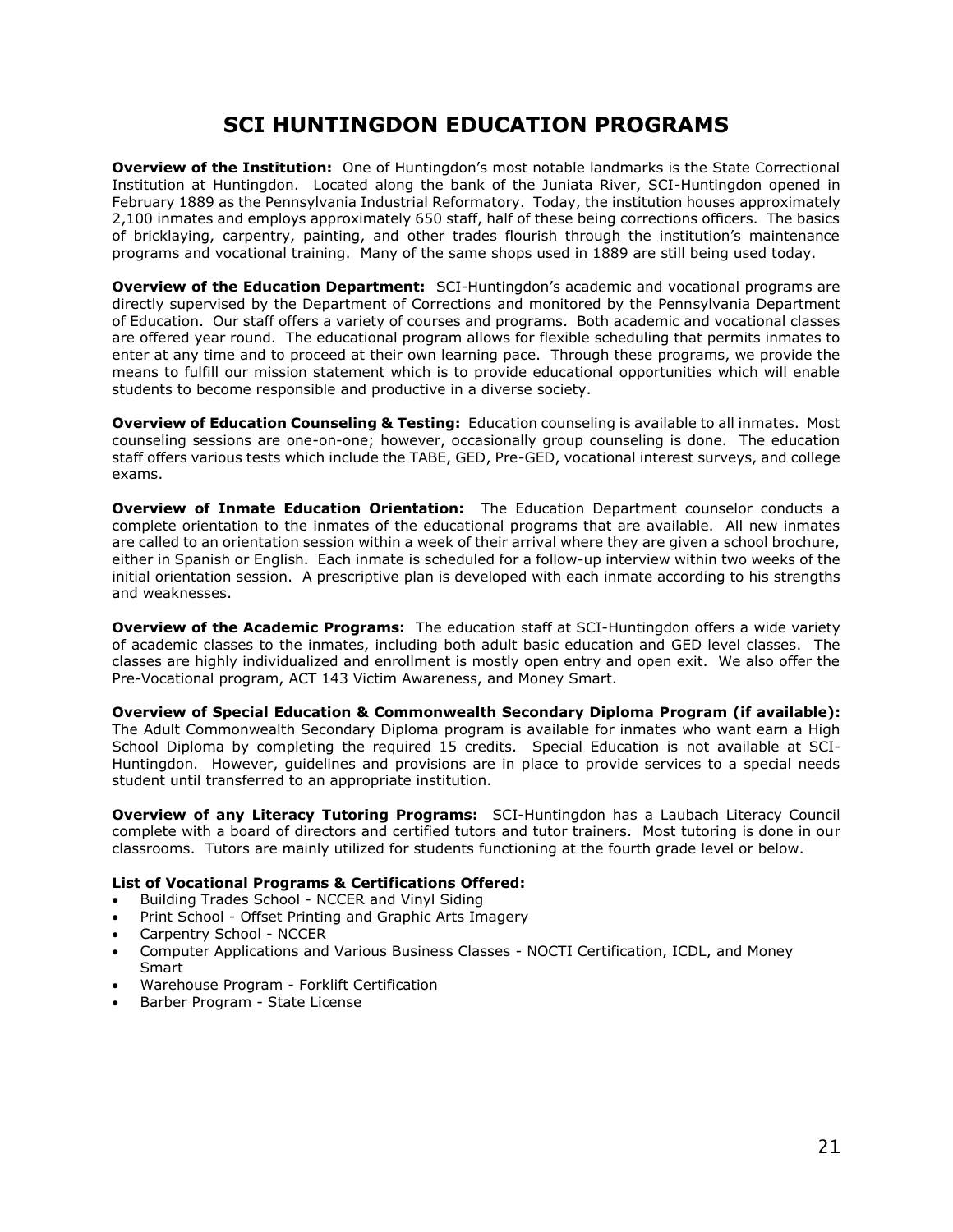## **SCI LAUREL HIGHLANDS EDUCATION PROGRAMS**

**Overview of the Institution:** The State Correctional Institution at Laurel Highlands is located in Somerset County, in Somerset Township, along Route 31, approximately one mile from the Borough of Somerset. The facility opened July 1, 1996, as a security level 2 facility for adult male inmates. The facility occupies the former Somerset State Hospital property. SCI-Laurel Highlands serves as the Commonwealth's provider to inmates with special needs; namely, long-term care, wheelchair, dialysis and geriatric inmates, as well as general population inmates.

**Overview of the Education Department:** The primary function of the Education Department is to develop and schedule appropriate academic and vocational courses. These serve as resources to be used by institutional support teams in developing a Correctional plan to meet the needs of an inmate during his incarceration and to help him prepare for a successful reentry into society upon his release.

**Overview of Education Counseling & Testing:** Once arriving at SCI-Laurel Highlands, the Education Counselor reviews every inmate's CDCC Data/Educational Record. The counselor meets individually with inmates to determine and access educational goals. Those inmates that are not tested upon reception at SCI-Camp Hill are tested upon arrival at SCI-Laurel Highlands by the Education Guidance Counselor.

**Overview of Inmate Education Orientation:** The Education Counselor provides an orientation brochure describing the educational programs at SCI-Laurel Highlands to each inmate. The programs are discussed and questions answered during orientation.

**Overview of the Academic Programs:** MGED (0-5); MGED (5-8); MGED Unit Study; MGED Personal Care and Long Term Care; MGED (9-12); and ESL. PLATO Lab utilized once a week by all. PreVoc/MoneySmart and Victims Awareness Education classes.

**Overview of Special Education and Commonwealth Secondary Diploma Program (if available):** Adult Commonwealth Secondary Diploma Program

#### **Overview of any Literacy Tutoring Programs:** N/A

- Cosmetology State Cosmetology License/Cosmetology Manager License
- Electronics Electronics Technicians Association (ETA) Certification/NCCER
- Business Education International Computer Driving License (ICDL)
- Custodial Maintenance National Center Construction Research center (NCCER) Certification and TPC Certification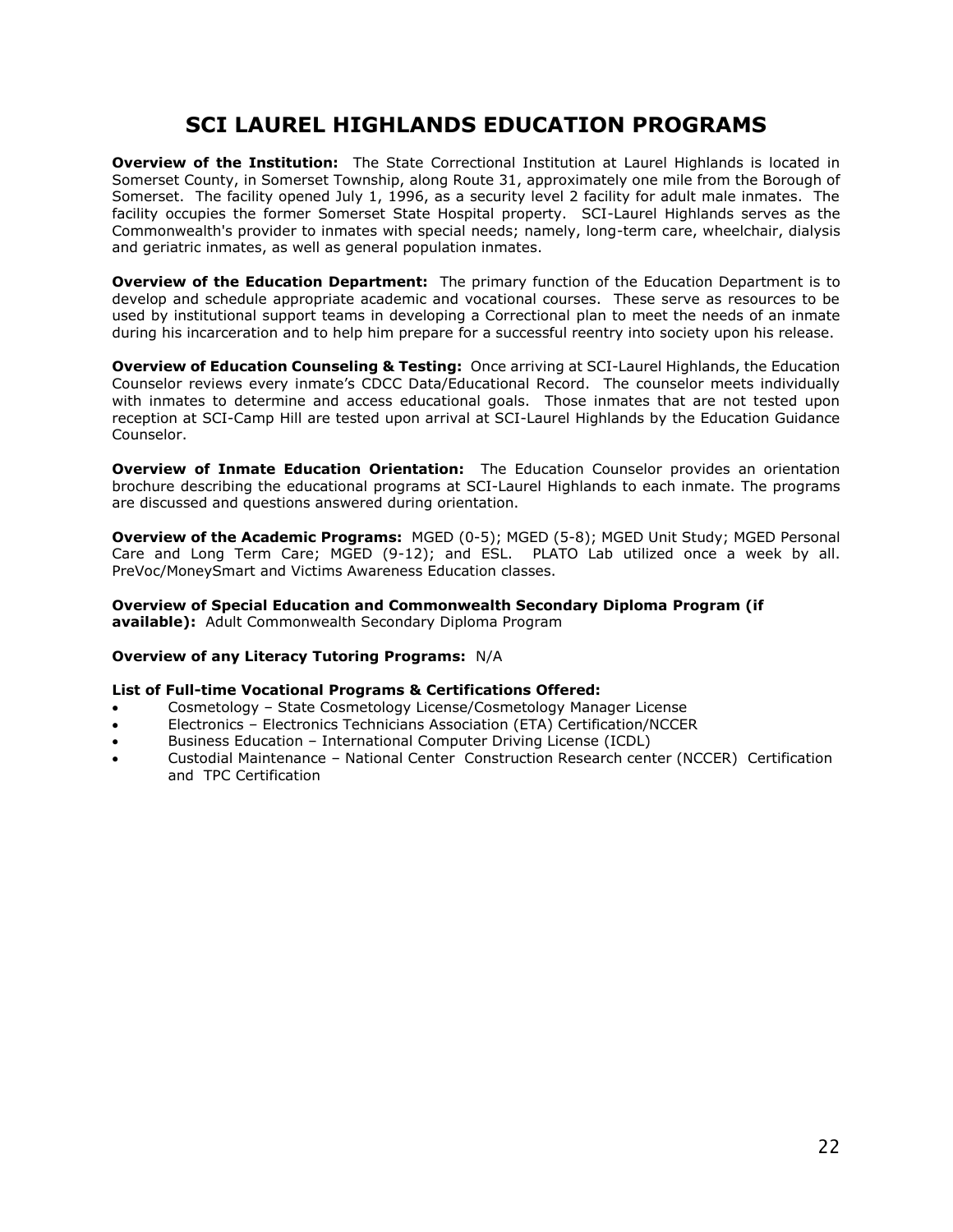## **SCI-MAHANOY EDUCATION PROGRAMS**

**Overview of Institution:** SCI Mahanoy is a medium custody level institution. It is located in Schuylkill County, Pennsylvania. There are 10 housing units including the RHU, DTU, and RTU with approximately 2500 inmates. The education area is located in the Program Services Building in the center of the compound.

**Overview of the Education Department:** The Department is staffed by five full time academic instructors. Educational classes are offered five periods a day. A variety of academic courses are available for literacy level to GED allowing for immediate placement. Five vocational instructors offer programs that provide opportunities for national and state certification attainment. Barber training is also an option. Two apprenticeship opportunities are present in the institution. All of the programs that are offered are directed toward successful re-entry.

**Overview of Education Counseling & Testing:** There is an Education Guidance Counselor on staff who assists inmates in meeting their needs and goals. TABE testing, Pre-GED and GED tests are instruments that are used to aid in proper placement.

**Overview of Inmate Orientation:** Each new inmate that will be housed at SCI Mahanoy is scheduled for a half day orientation. Orientation is held on Tuesday morning each week. Various departments send representatives to discuss specifics from their area. The Educational Guidance Counselor concludes the orientation by presenting inmates with library and education brochures that describe classes, mandates and processes for being placed on vocational waiting lists. Each inmate is addressed and spoken to individually to discuss the verification process and mandatory and voluntary academic education. If TABE testing is necessary, the counselor sets up appointments at that time.

### **Overview of Academic Programs:**

The following Academic Programs:

- 
- \* General ABE Classes (0 -8.9 grade level) \* ABE Math
- 
- 
- 
- \* Act 143 Victim Awareness \* Pre-Vocational Classes
- \* ESL Adult Literacy \* Adult Literacy
	-
- \* Pre-GED \* General GED
- \* GED Math \* English as a Second Language
- \* Money Smart \* Reading to Your Children
	-

A slide show is broadcast on SCI Mahanoy's closed circuit TV station to advertise academic and vocational programs.

A Pearson Vue lab has been added for GED/Barber exams.

There are two 15 station PLATO Computer labs that are incorporated into the curriculum of many of the academic programs.

**Overview of Adult Literacy Tutoring Programs:** Pro Literacy tutors train several inmate volunteers each year. A staff coordinator then pairs the trained tutors with students. The pair meet on a scheduled basis in the education building or on their housing unit. This allows students in need of extra assistance to obtain it on a one-to-one basis.

- Auto Technology (one year program) four semesters- State Inspection License and MACS
- Barber Program (1250 hour program) State License
- Business Program (six course program) International Computer Driver's License (ICDL)
- Electronics four semesters-NOCTI, ETA, FCC, ISCET, OSHA
- Specialized Carpentry (one year-four semesters): NCCER Certification is offered in Core Curriculum: Carpentry Level I Fundamentals and Your Role in the Green Environment
- Warehouse Operations (six months): MHIA Certification and Lift Truck Operators Permit through Clark Lift Trucks, Inc.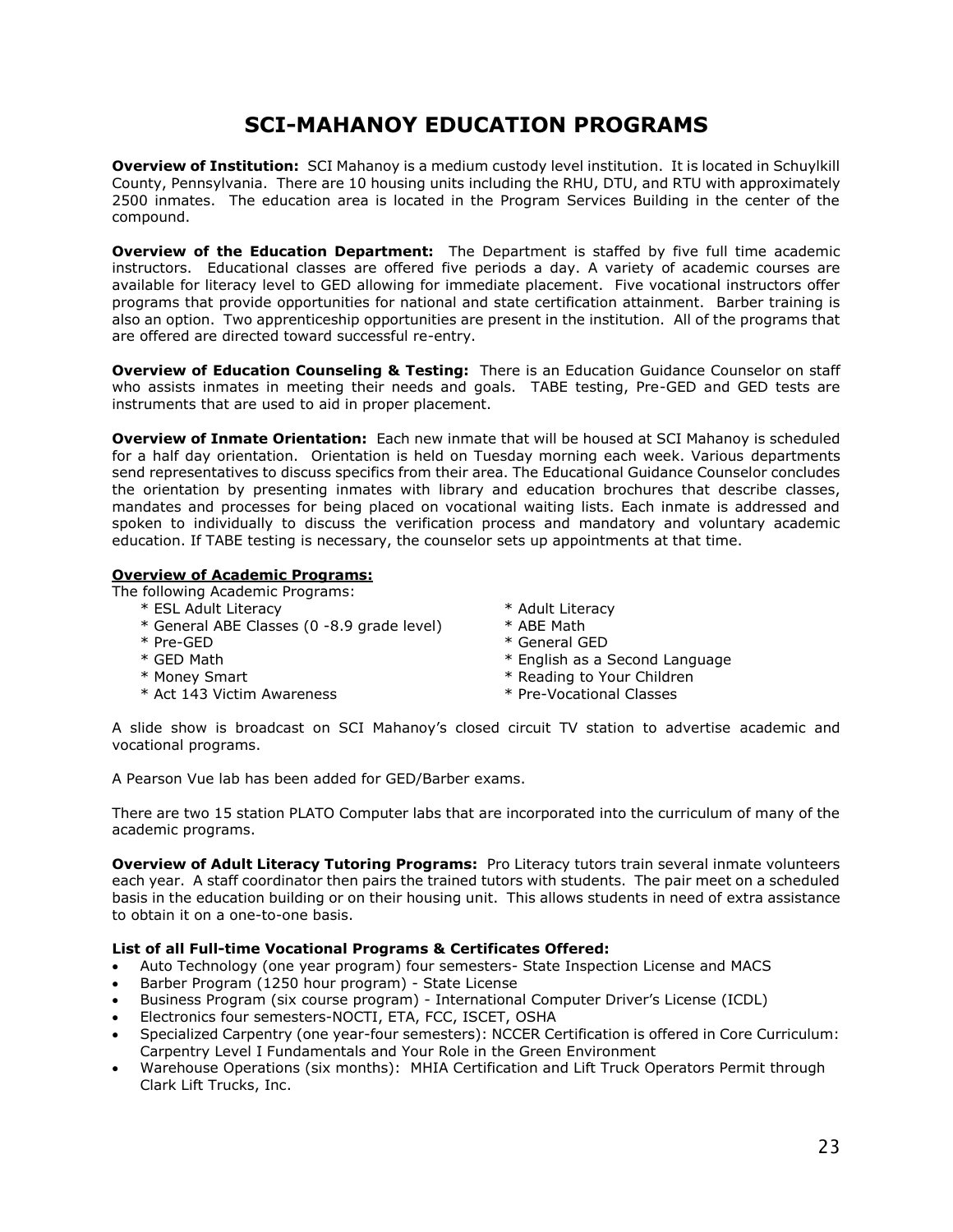## **SCI MERCER EDUCATION PROGRAMS**

**Overview of the Institution:** SCI- Mercer is a security level 3 facility located in the northwestern sector of Pennsylvania. SCI- Mercer first opened in 1978 as a regional facility, in 2008 SCI- Mercer was recognized as a state facility. SCI- Mercer is situated on 304 acres of land with 37 acres being inside the double-fenced perimeter. When SCI Mercer opened it had a capacity of 180 inmates, it now houses over 1400.

**Overview of the Education Department:** SCI- Mercer holds both academic and vocational classes year round. We have four full time ABE/GED teachers that hold class at four different time slots allowing for flexible time schedules to fit the needs of the inmate. We currently have four vocational teachers (one of which is ESL) with varying time schedules as well. Both the academic and vocational programs permit students to enter at any time and are self-paced learning. Through these programs, we provide the means to fulfill our mission statement which is to provide educational opportunities which will enable students to become responsible and productive in a diverse society.

**Overview of Education Counseling & Testing:** Education counseling, testing, and quidance services are offered by the educational counselor and are explained during the inmate's orientation to the institution. Individual counseling is offered through an "open door" policy in which the Education Counselor or Principal is always available. The counselor interviews, evaluates, and places interested inmates in the best suited vocational and educational classes.

**Overview of Inmate Education Orientation:** The Education Department counselor conducts a two part orientation for each inmate received in the institution. The first meeting, programs are introduced in a group setting by brochure. The second meeting is a one on one orientation with each inmate to pick which program(s) will best suit each the inmate. Programs are explained to each individual inmate including type of program, certificates, class expectations, and enrollment process.

**Overview of the Academic Programs:** SCI - Mercer offers a wide variety of academic classes to the inmates, including adult basic education and GED level classes. Students are expected to attend five days a week as their designated times. Students also have the option of pursuing their Adult Commonwealth Secondary Diploma while attending education classes. ABE (0.0 - 8.9 GE)

GED/ACSD (9.0 – 12.9 GE) ESL (thru GED levels)

#### **Special Programs**

Pre- Vocational Work Place Essentials Money Smart Learning Center ACT 143

- Business Education/ Computer Lab ICDL Certification
- Automotive Repair PA State Inspection License
- Barbering and Barber Management PA State License Barber/ Barber Management
- Building Trades NCCER CORE, Level 1, NCCER CSSO, OSHA
- Custodial Maintenance NCCER CORE, NCCER CSSO, OSHA, TPC Custodial Maintenance, Wardflex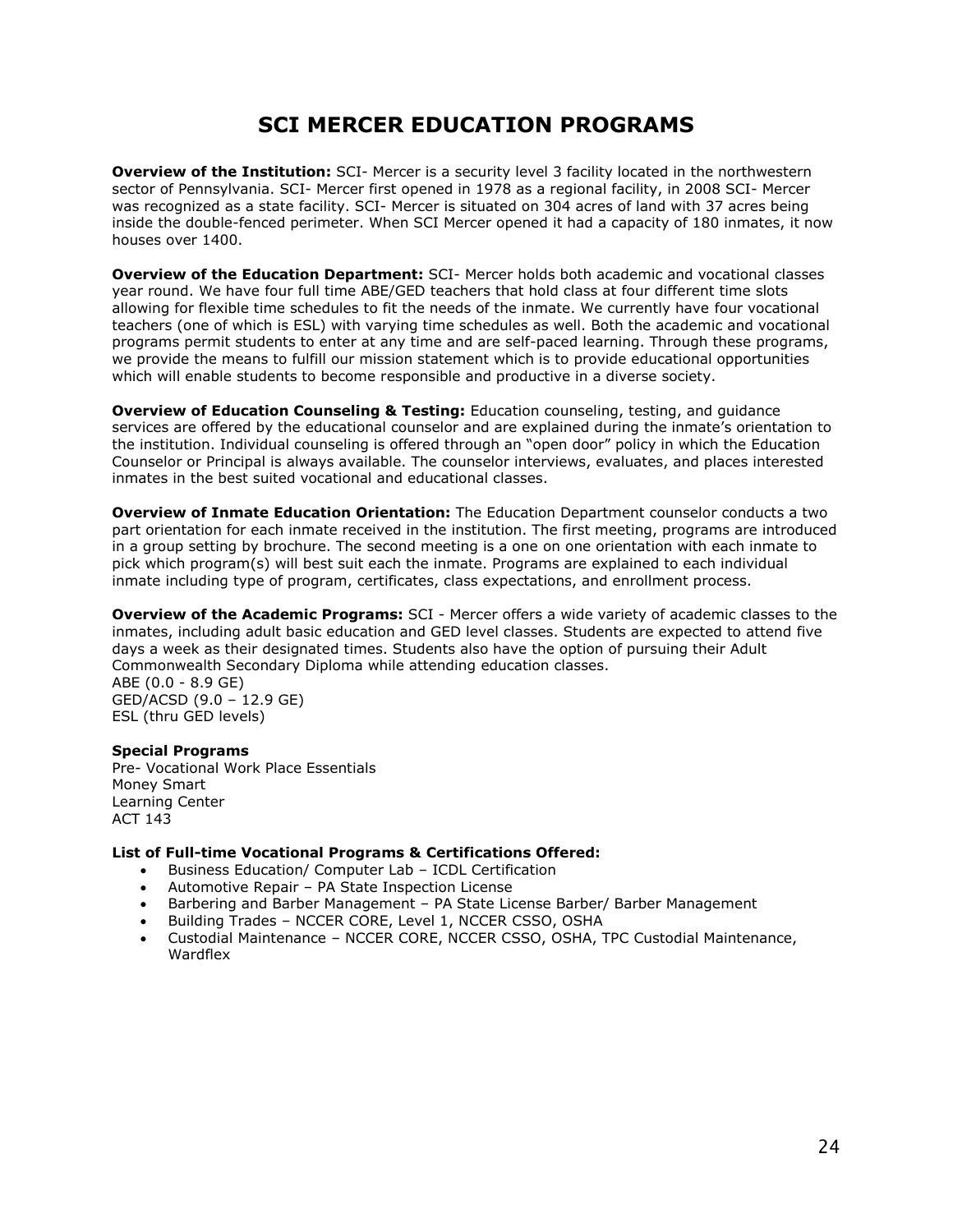## **SCI MUNCY EDUCATION PROGRAMS**

**Overview of the Institution:** SCI Muncy is a level 4, close security, adult female facility. The main institution complex occupies approximately 25 acres, which is enclosed with a perimeter fence. This facility is the Diagnostic and Classification Center with a design capacity of 1,014.

**Overview of the Education Department:** The SCI Muncy Education Department offers alternative, non-traditional education, as the majority of inmates have failed at traditional education. Consequently, our programs are student centered maximizing the use of self-paced and one-on-one instruction. The goal is to increase student responsibility, enhance learning efficiency, and ensure a greater likelihood of student success.

**Overview of Education Counseling & Testing:** The TABE-PC provides automated administration, scoring, and reporting of the Test for Adult Basic Education on a personal computer. It is implemented at Muncy on two levels. First, the DCC Unit Manager provides a list of new commitments for TABE testing in the school. The tests are scheduled one day a week. Second, the TABE is scheduled for general population to accommodate post-testing. The availability of counseling and education opportunities is explained at the orientation, posted in the housing units, and in the "Inmate Handbook".

**Overview of Inmate Education Orientation:** Each new inmate at SCI-Muncy is housed in the DCC for testing and orientation. After the assessment period, the Education Guidance Counselor meets with all inmates classified for Muncy. Academic and Vocational information provided to newly arrived inmates at their initial education orientation includes TABE review and interpretation, resource information, and the school brochure reflecting class offerings.

**Overview of the Academic Programs:** All academic programs operate four periods a day, one and a half hour each, Monday through Friday. Classes start at 0805 and end at 1600.

**Overview of Vocational Programs:** All vocational programs operate Monday through Friday and vary in length. Classes start at 0805 and end at 1600.

**Overview of Special Education & Commonwealth Secondary Diploma (CSD) Program:** The Department of Corrections assures ongoing identification and screening of students who are thought to be exceptional and in need of Special Education programs and services. Students confined to state institutions retain all rights to a Free and Appropriate Public Education (FAPE). The Commonwealth Secondary Diploma has a standardized core curriculum. It consists of set courses, similar to those specified in public education, that fulfill graduation requirements for the students attending an alternative school. The school day will provide for five and one half hours of instructional time. The CSD accommodates regular and special education students.

**Overview of any Literacy Tutoring Programs:** Muncy's One on One Reading Education Program (MORE) provides one-on-one reading tutorial sessions for students identified as non-readers and academic tutoring in preparation for GED testing. Tutoring is scheduled on an individual basis.

| Machine Shop              | TPC.          |                        |              |
|---------------------------|---------------|------------------------|--------------|
| Cosmetology               | State License | <b>Building Trades</b> | <b>NCCER</b> |
| <b>Business Education</b> | <b>ICDL</b>   | CADD.                  | NOCTI        |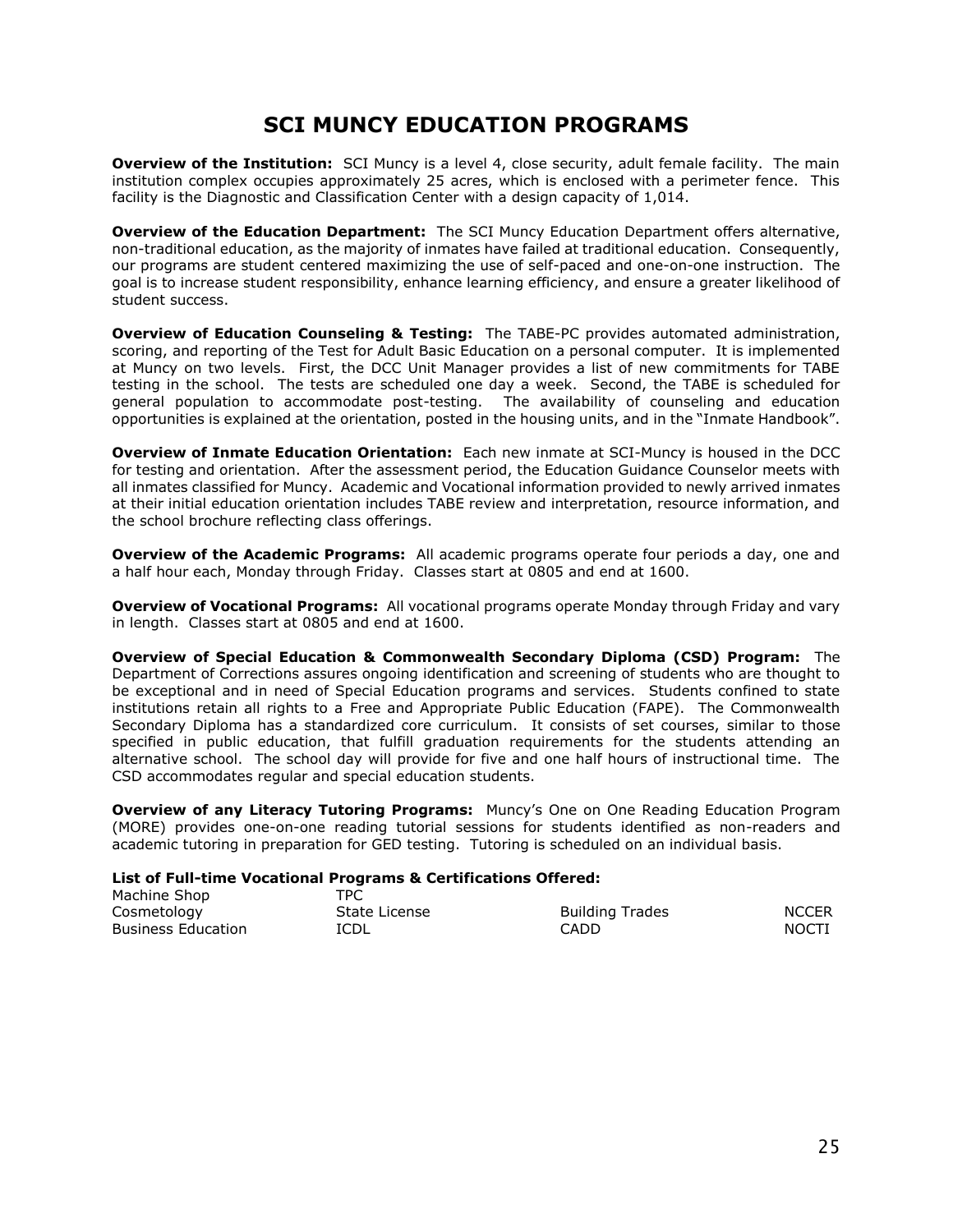## **SCI PINE GROVE EDUCATION PROGRAMS**

**Overview of the Institution:** SCI Pine Grove, located in Indiana County, is a maximum security facility that houses male young adult and youthful offenders as well as adults. The Young Adult Offender program (YAO) (18-21) and youthful offender (<18) is primarily designed for offenders adjudicated as adults due to the nature of the criminal offense committed. The YAO and youthful program is operated as a therapeutic community meeting the psychological, social, recreating work and educational needs of the inmates. The therapeutic community was designed to utilize behavior modification as a primary management tool. Young adult offenders are continually encouraged to make changes in areas of responsibility, discipline, respect for others as well as themselves, and to help them develop positive self-esteem. The YAO's positive accomplishments are recognized and rewarded while negative dysfunctional behaviors are discouraged.

**Overview of the Education Department:** SCI Pine Grove has been certified by the Pennsylvania Department of Education as a year round school. Certified teachers, administrators and adjunct support staff provide educational related services to both the young adult offenders as well as the inmates in the adult population. YAO's are required to attend school and complete mandatory related group activities.

**Overview of Education Counseling & Testing:** Ongoing counseling to inmates not only encourages them to become involved in the education program, but also to help them achieve their highest academic potential. An educational based therapeutic support team consists of the school principal, education counselor and the school psychologist. The therapeutic intervention team works in conjunction with the teaching staff to minimize and/or eliminates problem behaviors that interfere with the learning process. GED tests are offered at least three times per year. The Test of Adult Basic Education (TABE) is routinely administered along with a myriad of other psycho-educational tests as needed by the school psychologist.

**Overview of Inmate Education Orientation:** The Initial Reception Committee (IRC) identifies new inmates for the weekly orientation. Designated representatives from each department, via institution video, specifically address the procedures of the department. An educational program brochure is provided for each inmate. The principal, or designee, offers a broad overview of the Education Department summarizing the courses available. The educational guidance counselor describes the courses available and enrollment process. An education and vocation questionnaire is passed out and completed by the inmates at orientation.

**Overview of the Academic Programs:** Adult basic education is offered to inmates without a verified high school diploma or GED.

**Overview of Special Education & Commonwealth Secondary Diploma Program:** Special education support services are provided to inmates who are deemed appropriate. Evaluation reports and individual education plans (IEP) are developed in accordance with state and federal standards. Inmates may register for either the Commonwealth Secondary Diploma Program (CSDP) or study for the GED. Regular education school age students can earn a high school diploma through the accumulation of required credits. Special education students can attain a diploma by meeting the goals and objectives of the IEP or an accumulation of required credits.

- Building Custodial Maintenance TPC Training Systems-Building Custodial Maintenance, TPC Training Systems-Tile replacement, installation and overall floor care, NCCER Apprenticeship Certificate
- Building Construction Carpentry NCCER Apprenticeship Certificate
- Business Occupations International Computer Driver's License (ICDL)
- Computer Aided Drafting (CAD) American Design Drafting Association (ADDA) Certificate and NOCTI
- Heating, Ventilation & Air Conditioning (HVAC) EPA Refrigerant Handling Certification, Automotive Air Conditioning and Certification (ASE), OSHA 10 hour Safety Training Certificate and NCCER apprenticeship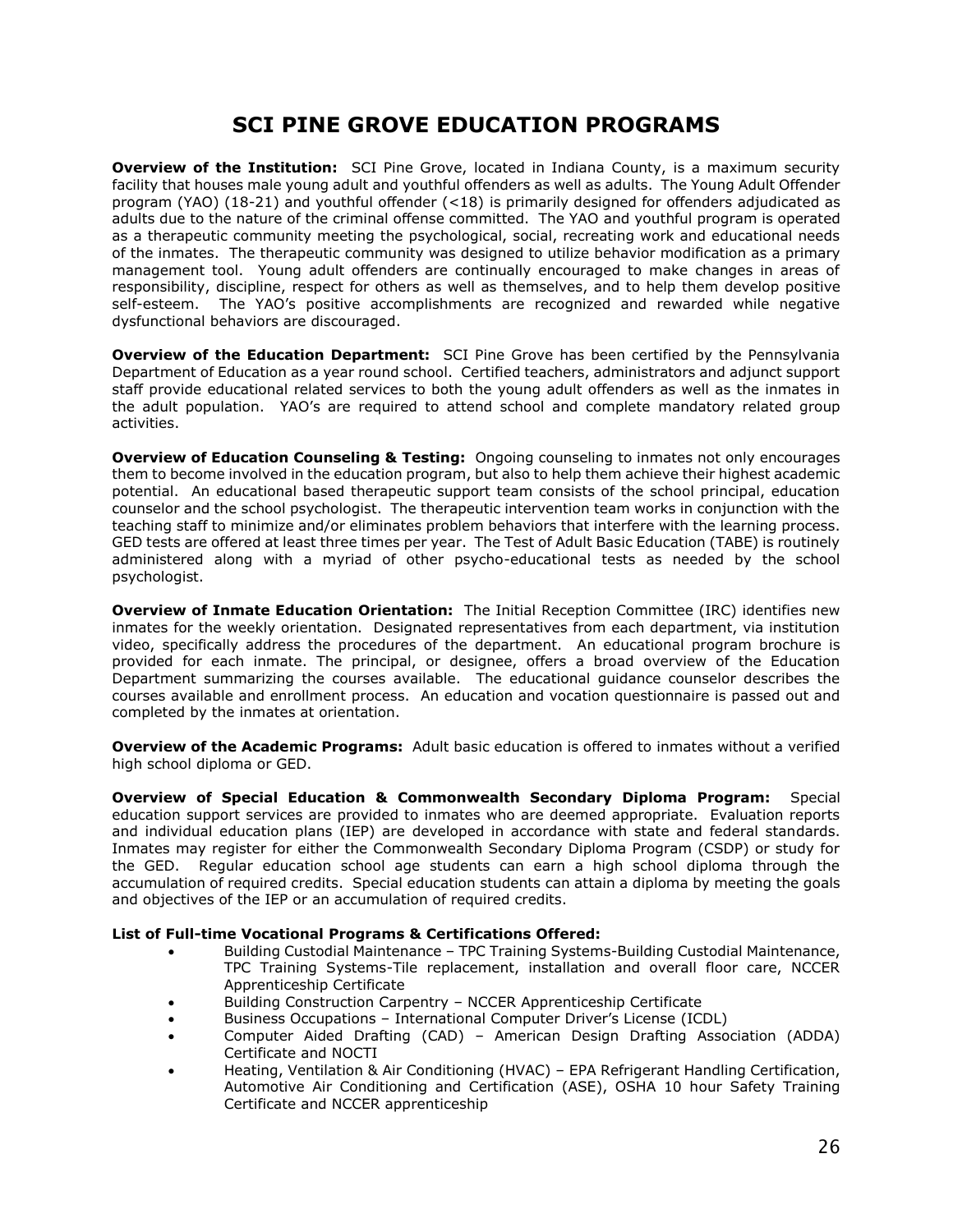## **SCI PITTSBURGH EDUCATION PROGRAMS**

**Overview of the Institution:** The State Correctional Institution at Pittsburgh (SCI Pittsburgh) reopened as the Commonwealth's 26<sup>th</sup> correctional facility after nearly two years of being in mothball status in January 2007. The first inmates arrived June 7, 2007. SCI-Pittsburgh, a 1500 bed facility, is the oldest facility in our correctional system. A 27-foot high block, sandstone and concrete wall encloses the 12 ½ acre complex. The facility is a minimum/lower-medium security prison that provides drug and alcohol treatment to inmates, particularly those offenders who will one day return home to the western part of the state. In 2008, the institutional bed capacity was increased to 1850 with the opening of E and F units.

**Overview of the Education Department:** SCI Pittsburgh has been certified by the Pennsylvania Department of Education as a year round school. Inmates are mandated for 360 hours of education if they don't have a GED or High School Diploma. Each inmate will attend school for five and a half hours a day. Tenured teachers provide the necessary general education curriculum. Certified Vocational hands-on training is provided for inmates depending upon each individual's aptitude. Programs currently offered include: Building Custodial Maintenance, Electricity, Business Education and Barbering.

**Overview of Education Counseling & Testing:** Education counseling, testing, and guidance services are offered by the educational counselor and are explained during the inmate's orientation to the institution. An educational handout is distributed to each inmate and is reviewed by the staff members. If an inmate submits a request slip to the Education Department, it will be responded to within five working days. A counseling session could be scheduled, depending on the inmate's daily schedule. Once a student is tested or enrolled, counseling services are available. These services can be initiated by a request to either the counselor or teacher.

**Overview of Inmate Education Orientation:** An orientation of Education is scheduled once per week for new inmates. At orientation inmates are provided with an educational overview that explains all the different offerings by Education.

At the IRC, the Education orientation session the Education Counselor will pass out the revised Educational Program and Orientation Form and explain how to fill it out. Upon completion, the counselors will answer any questions dealing with education and collect the forms so they may be used to determine interests, abilities, and to establish a self-reported educational history.

#### **Overview of the Academic Programs:**

**Adult Basic Education (ABE) Class:** This program is designed for all students who do not have a High School Diploma or GED and must attend at least 360 hours of education or who score below 5.0 on the Test of Adult Basic Education (T.A.B.E.). Assistance is provided in helping the inmate to learn and to read, write and do math skills. Inmates work in the classroom and the computer lab. Once the student scores 8.0, he is eligible for Pre-GED Class.

**Pre-GED Class:** This class is designed for adult learners who are functioning between the fifth and eighth grade level and desire to obtain a General Education Development Diploma. Subjects covered will include math, writing, social studies, science, and reading skills. Inmates work in the classroom and the computer lab. At the completion of the program, the student may take the Practice GED Test. If a satisfactory score is received, the student will be scheduled to take the GED Test, which is administered four times a year. After testing indicates a satisfactory level of advancement, the student is promoted to the GED Program.

**GED Class:** This class is designed for learners who are functioning above the 9<sup>th</sup> grade and is planned around the five category skills necessary to receive an equivalency diploma. These skill areas are math, science, social studies, reading, and writing. At the completion of the program, the student may take the Practice GED Test. If a satisfactory score is received, the student will be scheduled to take the GED Test, which is administered three times a year.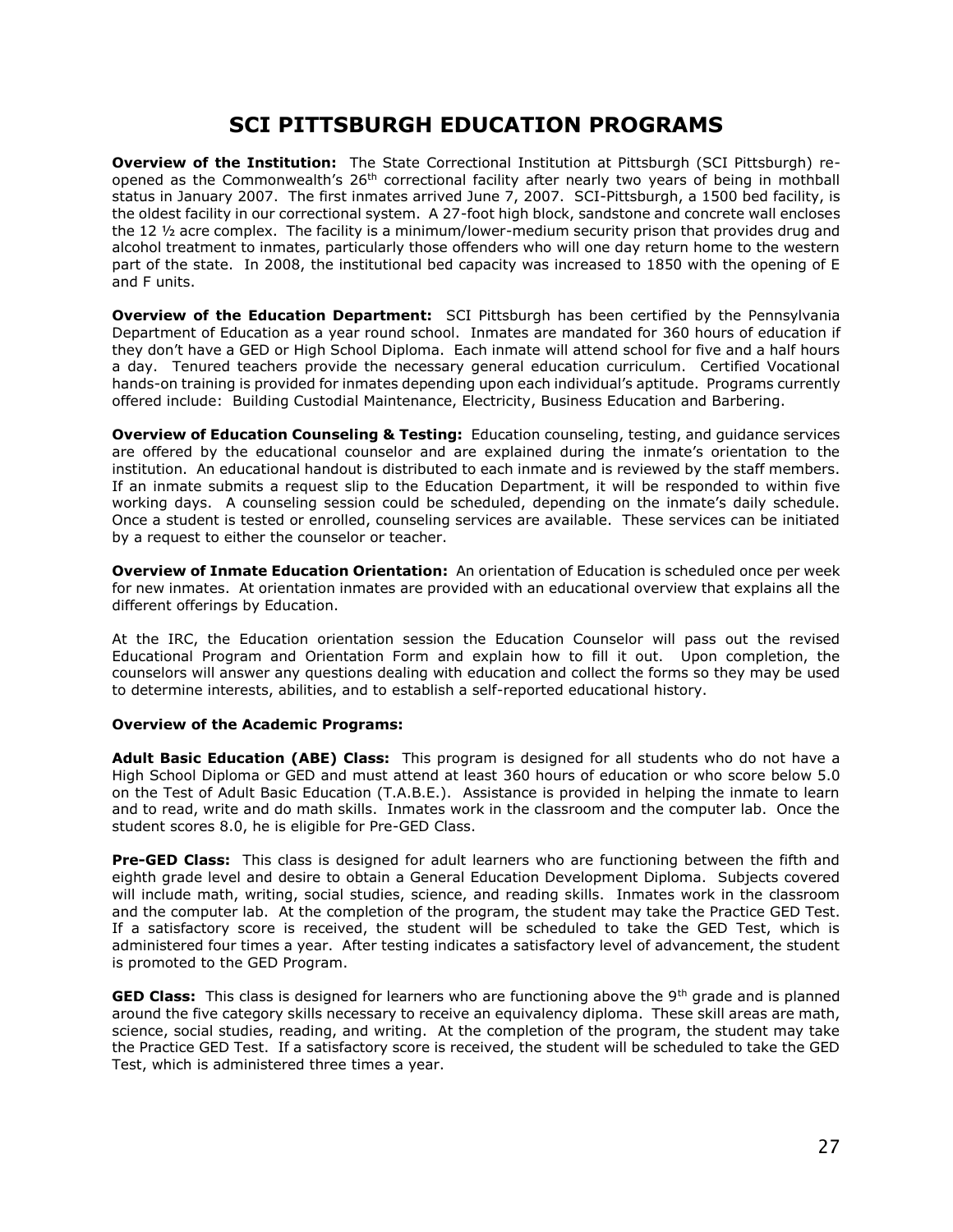#### **Overview of Special Education & Commonwealth Secondary Diploma Program:** SCI

Pittsburgh does not offer Special Education Services to inmates at this time.

**Overview of Literacy Tutoring Programs:** At SCI Pittsburgh inmate tutors are utilized for "one-onone" and group tutoring. They are trained by the individual teachers in each classroom and are employed as a paid job position at the facility. They are selected via the counselor's recommendation and interviewed by the teacher. All DC-15 and DC-47C records are reviewed prior to selection for interviews.

#### **Full-Time Vocational Programs & Certifications Offered:**

**Custodial Maintenance--NCCER Certification:** The Custodial Maintenance Program is a one-year, four-semester course designed to prepare inmates for entry-level employment in the Custodial Maintenance field. Students will follow the TPC training systems and the National Center for Construction Education and Research (NCCER) curriculum. Students will receive instruction in safety and in carpentry, plumbing, electrical, and other areas of Building Maintenance.

**Electricity-- NCCER Certification:** Students will follow the National Center for Construction Education and Research (NCCER) curriculum. Students will receive instruction in safety, electrical theory, residential, commercial, and industrial wiring. Instruction on conduit bending, and an emphasis on hands-on wiring will be covered. Students will also learn how to read the National Electric Code (NEC) book.

**Business Education--ICDL Certification:** Students will work towards the attainment of the ICDL certification. Classes are focused on the use of various computer programs such as; Excel, Word, Access, Power Point Presentation and keyboarding.

#### **Other Certifications:**

Fiber Optics OSHA 10 hour course Barber License Wardflex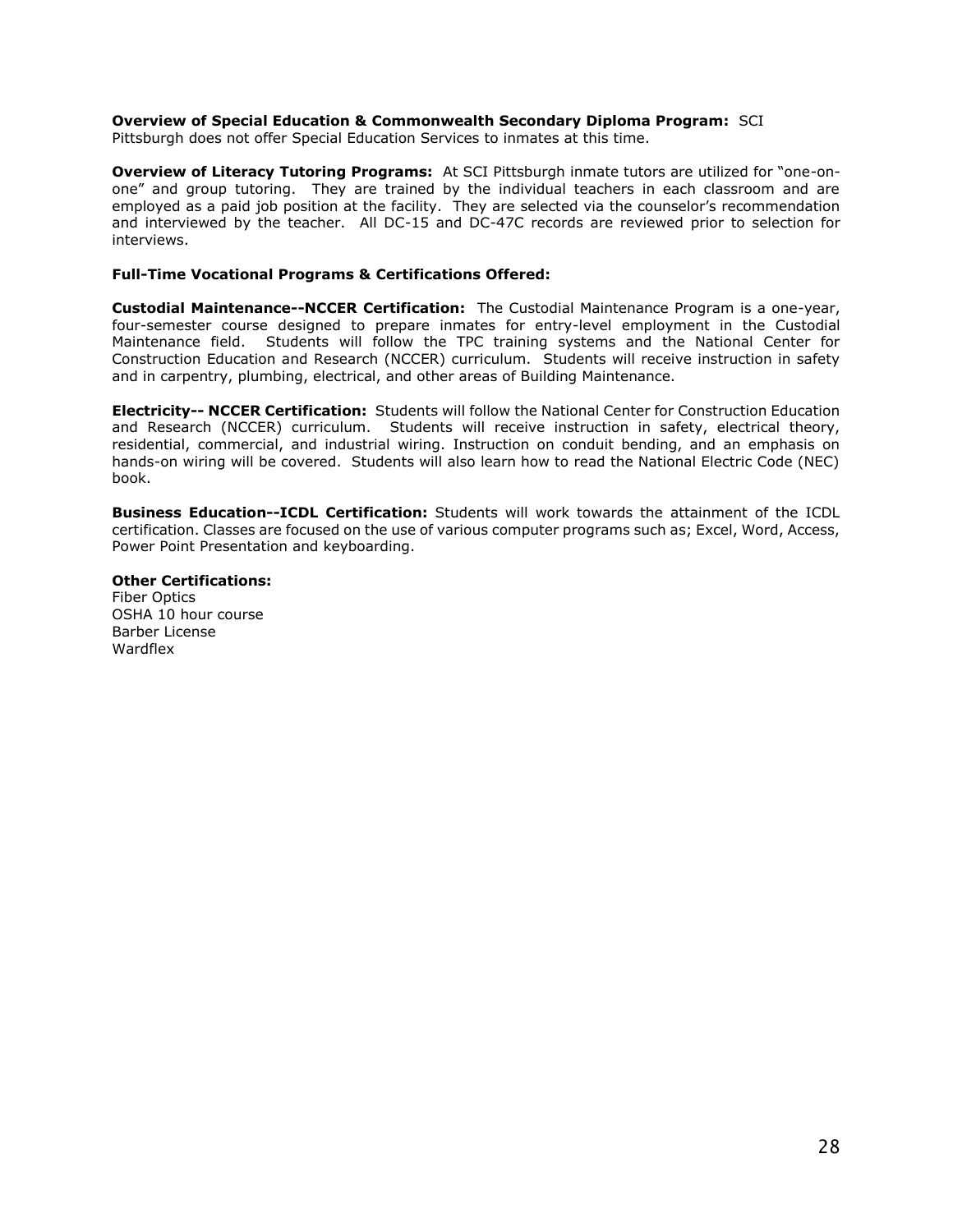## **QUEHANNA MOTIVATIONAL BOOT CAMP EDUCATION PROGRAMS**

**Overview of the Institution:** One June 22, 1992, under legislative Act 215 of 1990 as amended by Act 86 and in PA Statutes 61 P.S. 1121-1129, the Pennsylvania Department of Corrections opened the Quehanna Boot Camp in Clearfield County. The Quehanna Boot Camp offers an alternative to traditional incarceration. Qualifying male and female offenders can significantly decrease their time and cost of incarceration by successfully completing an intensive six-month military-style boot camp experience. The Boot Camp also services the State Intermediate Punishment Program (SIP) for both male and female inmates.

The voluntary six-month boot camp program is designed to enforce positive life-building skills in a regimented, disciplined environment in concert with intensive drug and alcohol therapy and educational classes. SIP are not part of this program. They do, however, attend classes.

The Quehanna Boot Camp contains an indoor physical training area, expanded food service area, medical section, warehouse, laundry, educational classrooms, and Drug and Alcohol therapy rooms. With the completion of the Sewage Plant, the current capacity is 400 inmate participants. The average inmate population is about 500, and they have obtained a Custody Level 2 (minimum) designation.

**Overview of the Education Department:** Student referral and enrollment procedures begin during the institutional intake process. During orientation, inmates are made aware of the available education programs, such as the GED and vocational programs. Those students who have a GED or high school diploma must verify it for the Educational Department.

**Overview of Education Counseling & Testing:** The education counselor, and instructor do initial and ongoing counseling.

**Overview of Inmate Education Orientation:** For Boot Camp inmates, the educational program is fully explained during the first week of orientation. Students are informed if they are to attend school. At this time, school rules are explained and class schedules are discussed. Responsibilities are explained and performance expectations are discussed. A question and answer period completes the orientation phase. For SIP inmates, the Education Counselors meets with them at IRC to explain the program and then meets individually with them during their first week here.

#### **Overview of the Academic Programs:**

- 1. Remedial Mathematics 1.GED Preparation
- 2. Remedial English Grammar a. Writing Skills
- 

#### *Basic Education: Secondary Education:*

- 3. Remedial Writing b. Social Studies c. Science
	-
	- d. Literature
	- e. Mathematics

**Overview of Special Education & Commonwealth Secondary Diploma Program (if available):**  All identified Special Education students that arrive at the Boot Camp are assigned to the remedial education program. A special education plan (EP), which incorporates the procedures, guidelines, and forms as outlined in the Special Education implementation handbook are on file in the Education Department.

#### **Overview of any Literacy Tutoring programs:** N/A

**List of Full-time Vocational Programs & Certifications Offered:** Quehanna has a Janitorial/Building Trades Program that will offer skills in Occupational Safety, Janitorial skills, and basic building trades. Quehanna also offers OSHA 10, OSHA 30, and Fiber Optics. The Boot Camp is currently in the process of developing a masonry trade program.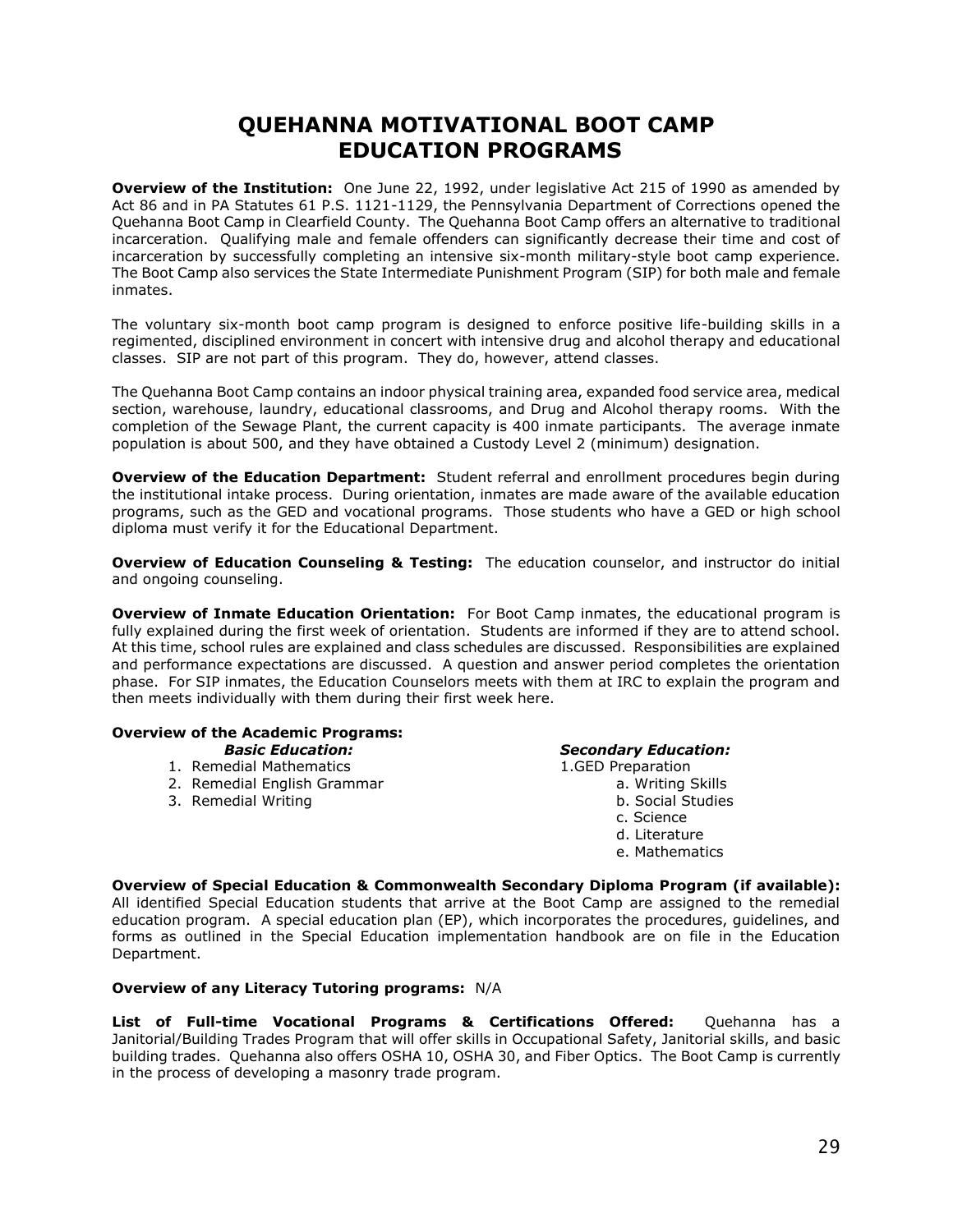## **SCI-RETREAT EDUCATION PROGRAMS**

**Overview of the Institution:** The State Correctional Institution at Retreat is located in Luzerne County along the Susquehanna River and US Route 11. Retreat was opened in 1988 on the site of the Retreat State Hospital. Today, SCI-Retreat is a medium security Correctional Institute housing an average daily population of 1,131 male offenders.

**Overview of the Education Department:** The Education Department has an array of educational programs which are directly monitored by the Bureau of Correction Education. The staff offers a variety of daytime courses year round. The Education Department's mission is, "To provide learning opportunities that enable students to become responsible and productive in a diverse society".

**Overview of Education Counseling & Testing:** The Education Department has counseling in both the academic and vocational fields. Within the academic domain, the Education Counselor assists prospective inmate students to recognize their potential strengths. The primary focus is on students learning the skills in Math, Sciences, Literacy and Social Studies to earn a GED/ACSD. The other dimension also lies with the Education Counselor who provides vocational, individual, and group counseling sessions. She/He interviews, evaluates, and places interested inmates in the best suited vocational, and educational classes. Testing is conducted utilizing the TABE. This test is used to show initial placement and to monitor progress with the student's education. The TABE test is also a standardized tool to measure student academic gains. The GED test is offered throughout the year to eligible inmate students. Individuals requesting the test are screened with the official GED Ready practice test.

**Overview of Inmate Education Orientation:** The Inmate Education Orientation provides the incoming student with a list of programs and opportunities. The orientation outlines the academic and vocational programming in compliance with the Department of Corrections policies.

**Overview of the Academic Programs:** Academic programs include Adult Basic Education (ABE) and General Education Development level classes. Adult Basic Education teaches mathematics, reading/writing, ESL, science, social studies, language, living skills, and computer aided instruction. The General Education Development includes mathematics, reading, comprehension, vocabulary and spelling, language, living skills, and the PLATO computer lab. Other programs consist of Citizenship, Victim Awareness (Act143), tutoring on the block. Cell Study is also available for those inmates confined to the restrictive housing unit.

**Overview of Special Education & Adult Commonwealth Secondary Diploma Program is available:** The Special Education Program is available for the students previously identified as needing Special Education Services. IEP Conferences are conducted on a routine basis and instruction is according to the IEP and may lead to the students earning the Commonwealth Secondary Diploma.

With the availability of a transcript and the Adult Commonwealth Secondary Diploma program is available

**Overview of any Literacy Tutoring Programs:** Literacy Tutoring Programs are available on every block with the help of inmates with a verified GED or diploma. This is supplemental instruction to enrich the learning experience of the students. To apply for this position, the inmates just have to get approval from the School Principal.

- Barber School-State Barber License
- Business Education-NOCTI
- NCCER Core and NCCER Advance
- Auto Tech
- Custodial Maintenance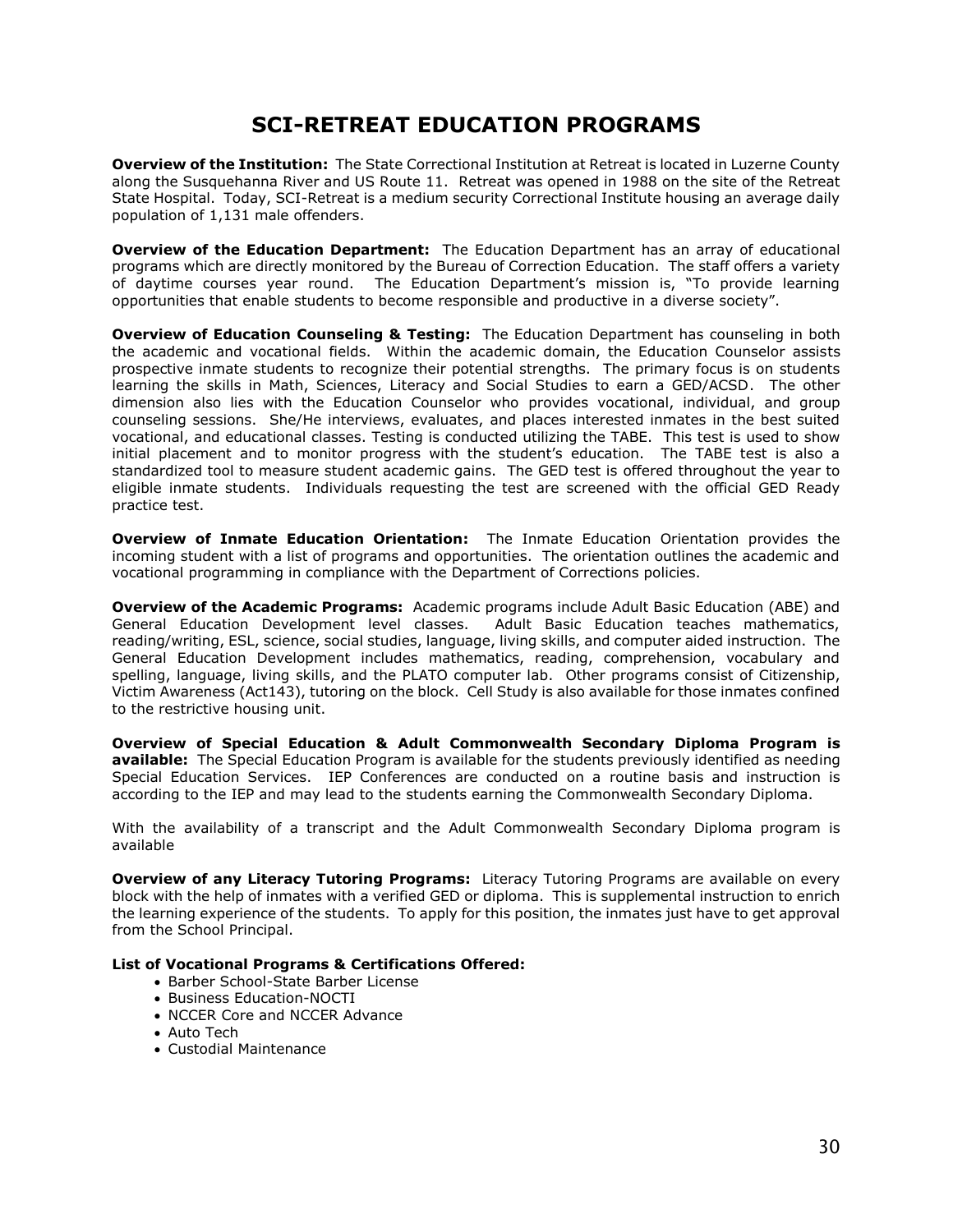## **SCI ROCKVIEW EDUCATION PROGRAMS**

**Overview of the Institution:** SCI-Rockview was opened in 1915 as the third State Facility. Currently it houses approximately 2,387 inmates and provides inmates services in Education, Activities, Medical and Therapeutic care programs.

**Overview of Education Department:** The Prasse Educational Building was constructed in 1968 and houses a variety of educational programs. Currently, the staff consists of a Principal, one Educational Guidance Counselor, Clerk/Typist, Librarian and Librarian Assistant, five full-time Academic Instructors, and five full-time Vocational Education Instructors, and one Barber School Instructor. Two Academic Instructors teach the Pre-Vocational class which is offered twice daily. Rockview also has an instructor delivering Victim Awareness class at least one time each quarter.

**Overview of Educational Counseling & Testing:** The Education program includes an Educational Guidance Counselor. The counselor provides an educational orientation, interviews inmates, schedules inmates for classes, and inputs inmate/student records into the DC47C. The Education Counselor determines an inmate's placement based on TABE results, interests, and prior educational experience. The Educational Guidance Counselor also determines inmate placement based on an inmate's minimum date, aptitude test results, the inmates interest, and his ability to start and complete a program.

**Overview of Inmate Education Orientation:** Inmates are provided an Education Department packet that describes the programs available in the Education Department. Each student is interviewed by the Educational Guidance Counselor, who discusses program options, available programs, types of classes, and expectations.

**Overview of Academic Program:** SCI Rockview offers Academic programs from Pre-Literacy through GED levels. The mandatory GED Program provides those students without a High School Diploma or GED the opportunity to work towards achieving their GED.

**Overview of Special Education & Commonwealth Secondary Diploma Program (If available):**  SCI-Rockview also provides inmates with an opportunity to earn a Commonwealth Secondary Diplomas. SCI-Rockview does not provide Special Education services. SCI-Rockview does provide Adult Education programs which comply with the Americans with Disability Act (ADA) section 504. We provide accommodations to these adults with learning and physical difficulties.

**Overview of Literacy Tutoring Programs:** The education program does not utilize a formal literacy tutoring program such as Laubach; however literacy instructors use the Laubach method to instruct literacy level students. Each instructor has "general purpose" tutors who assist in providing individualized instruction to literacy students. Students, whose primary language is not English, have interpreters available when necessary.

- Masonry NCCER
- Residential Wiring/Electrical NCCER
- Welding NCCER
- Business Education ICDL
- Barber Program State Barbering License
- Heating, Ventilation, and Air Conditioning (HVAC) NCCER, EPA 608, EPA 609, R410A, HVAC Excellence Employment Ready, AHRI ICE, CSST Wardflex, OSHA 10-hour training.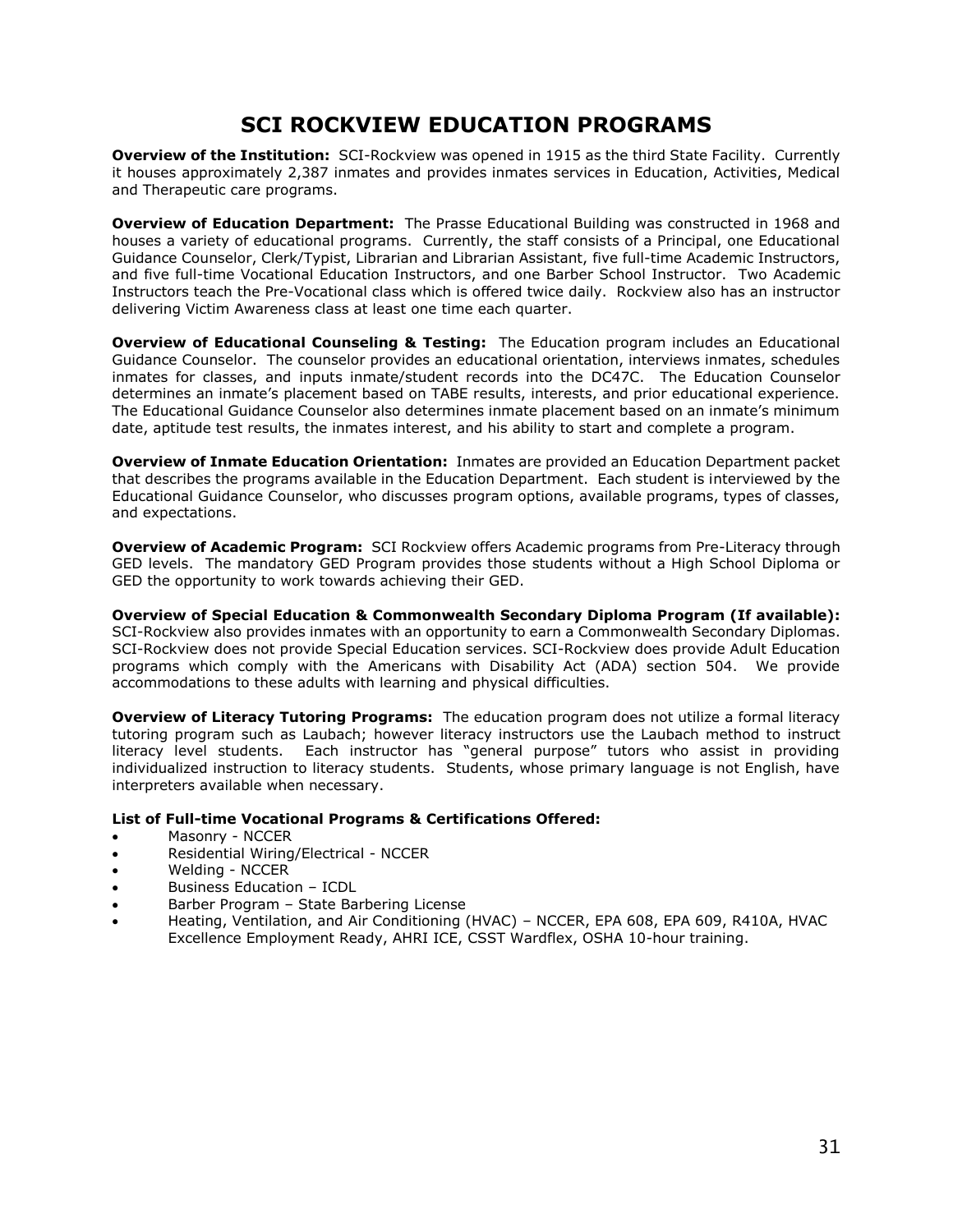## **SCI-SMITHFIELD EDUCATION PROGRAMS**

**Overview of the Institution**: The institution opened in 1988 with an inmate capacity of 740. The current population is 1332, with 94 of these inmates housed in the RHU. The addition of K-Block has added approximately 140 to the general population. K-Block houses the RHU and initial reception inmates. J-Block houses the BMU inmates.

**Overview of the Education Department**: SCI Smithfield's Education Department currently operates with four academic teachers. The department has a complement of three vocational programs. The institution's library operates seven days per week with evening coverage. A mini law library is maintained in the RHU and BMU. The Education Building also houses the Chaplaincy Department, Activities Department and Therapeutic Groups.

**Overview of Education Counseling & Testing**: The education guidance counselor meets with every new inmate upon arrival to identify each inmate's educational needs. Classroom teachers establish an Individualized Plan of Instruction for all students. TABE testing is administered to all inmates who are not tested at the Initial Reception Center at Camp Hill. The education guidance counselor maintains the waiting lists for both Academic and Vocational classes and assists with student placement into the programs. In addition, the Education Guidance Counselor serves as a key person in attendance and progress monitoring procedures.

**Overview of Inmate Education Orientation**: Education orientation session is scheduled for each new inmate within two weeks of arrival at the institution. The education guidance counselor provides information about the mandatory GED and ACSD programs and specifics about participation in a vocational program. Each inmate is given an opportunity to complete an application to request verification of their GED or High School Diploma. They meet individually with the counselor and are placed on the appropriate waiting lists.

**Overview of the Academic Programs**: The learning centers are open-entry and open-exit, including students from all grade levels. Students are placed into specific classes based on their needs for credits or GED preparation at a level as determined by scoring on the TABE test. Students are assigned to attend five days per week at the same designated time each day. Students work on individualized education programming according to their academic needs. Teachers use the TABE test for education planning and to measure academic growth in the areas of Reading, Math and Language. The GED is administered to qualified students monthly.

**Overview of Special Education & Commonwealth Secondary Diploma Program**: SCI Smithfield does not have a Special Education program. With the availability of transcripts, the ACSD program is available.

**Overview of any Literacy Tutoring Programs**: The Education department offers a one-on- one tutoring program to inmates on their housing units. The Literacy Tutors are available to assist with reading, math and language. Bilingual Literacy Tutors assist ESL/ELL inmates in building English language skills.

| Barber Manager Program:    | State Barber Manager License                |
|----------------------------|---------------------------------------------|
| <b>Business Education:</b> | NOCTI Certification & ICDL Certification    |
| <b>Building Trades:</b>    | NCCER Core and NCCER Carpentry Levels 1 & 2 |
| Custodial Maintenance      | TPC Trade Certification & NCCER Core        |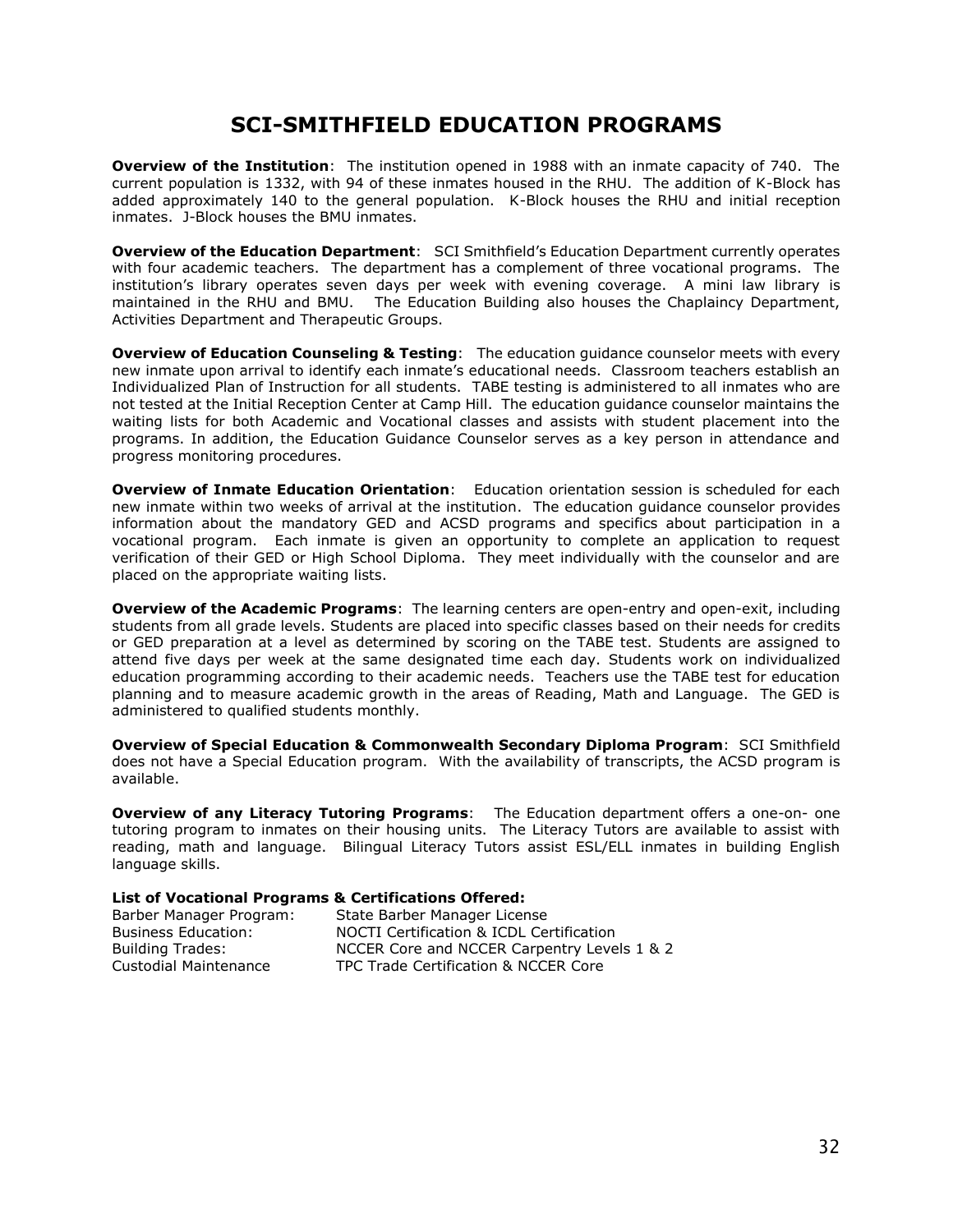## **SCI SOMERSET EDUCATION PROGRAMS**

**Overview of the Institution:** SCI-Somerset is a medium security facility for adult males. The total inmate population as of March 4, 2009 is 2,379. The Institution is located in Somerset County. It is situated on approximately 300 acres of land, with 63 acres of said land situated inside a double 14-foot fence. Inside the fence are six L-3 housing units with a capacity of 128 cells each, two new housing units of custody L-4 designed with 124 cells each, one L-2 housing unit, one L-5 unit, twelve infirmary beds, an education/activities complex, a maintenance/industry, and dietary complex, with a correctional industries laundry facility. SCI-Somerset has been accredited three times by the American Correctional Association.

**Overview of the Education Department:** Education within SCI-Somerset has three academic educational tracks. Students can work on achieving their GED® or Commonwealth School Diploma, receive Special Education Services, or improve their English skills through the English Second Language program. We offer numerous Vocational Education programs in which students can participate in a Pre-Vocational and Money Smart program, college correspondence courses, and the Read to Your Child/Grandchild program.

**Overview of Education Counseling & Testing:** The counseling program at Somerset utilizes an education counselor to assist the population in determining their strengths relative to available academic and vocational programs. Standardized testing is used for class placement and program enrollment.

**Overview of Inmate Education Orientation:** The orientation process at Somerset is conducted on a weekly basis for new arrivals. At this orientation, the population is introduced to all educational programs available at SCI Somerset, and placement process.

**Overview of the Academic Programs:** Subject specific classes are scheduled that will assist a student in working towards a General Equivalency Diploma or a Commonwealth Secondary High School Diploma. Students are placed in classes based on their tested abilities in reading and mathematics. Special Education is available to those that are eligible as well as remedial education for those that need a refresher on their academic skills. The ultimate goal of the Education Department is to prepare mandatory and voluntary students an opportunity to take and pass the GED Test, and or develop integrated skills that will enable them to obtain a Commonwealth Diploma.

**Overview of Special Education & Commonwealth Secondary Diploma Program:** The Special Education Program at SCI-Somerset is an open-entry/open-exit program designed to diagnose and remediate the academic deficiencies of exceptional learners. The program's core curriculum consists of language arts, the sciences, social studies, and basic computer applications with an emphasis on reading and mathematics. Students are also taught skills needed for today's workforce through individualized planned instruction. Individuals completing the program with satisfactory progress are awarded a secondary diploma. An Adult Commonwealth Secondary Diploma (ACSD) program is also available for those would like to earn traditional high school credits to obtain a diploma.

#### **List of Full-time Vocational Programs & Certifications Offered:**

Business Education – ICDL Certification Carpentry – NCCER CORE/NCCER - NCCER Heating, Ventilation, and Air-Conditioning – NCCER Interior Finishing – NCCER Plumbing and Electricity – NCCER Occupational Safety and Health Administration - OSHA Masonry – NCCER Vinyl Siding – (no certificate) Wardflex – Wardflex certificate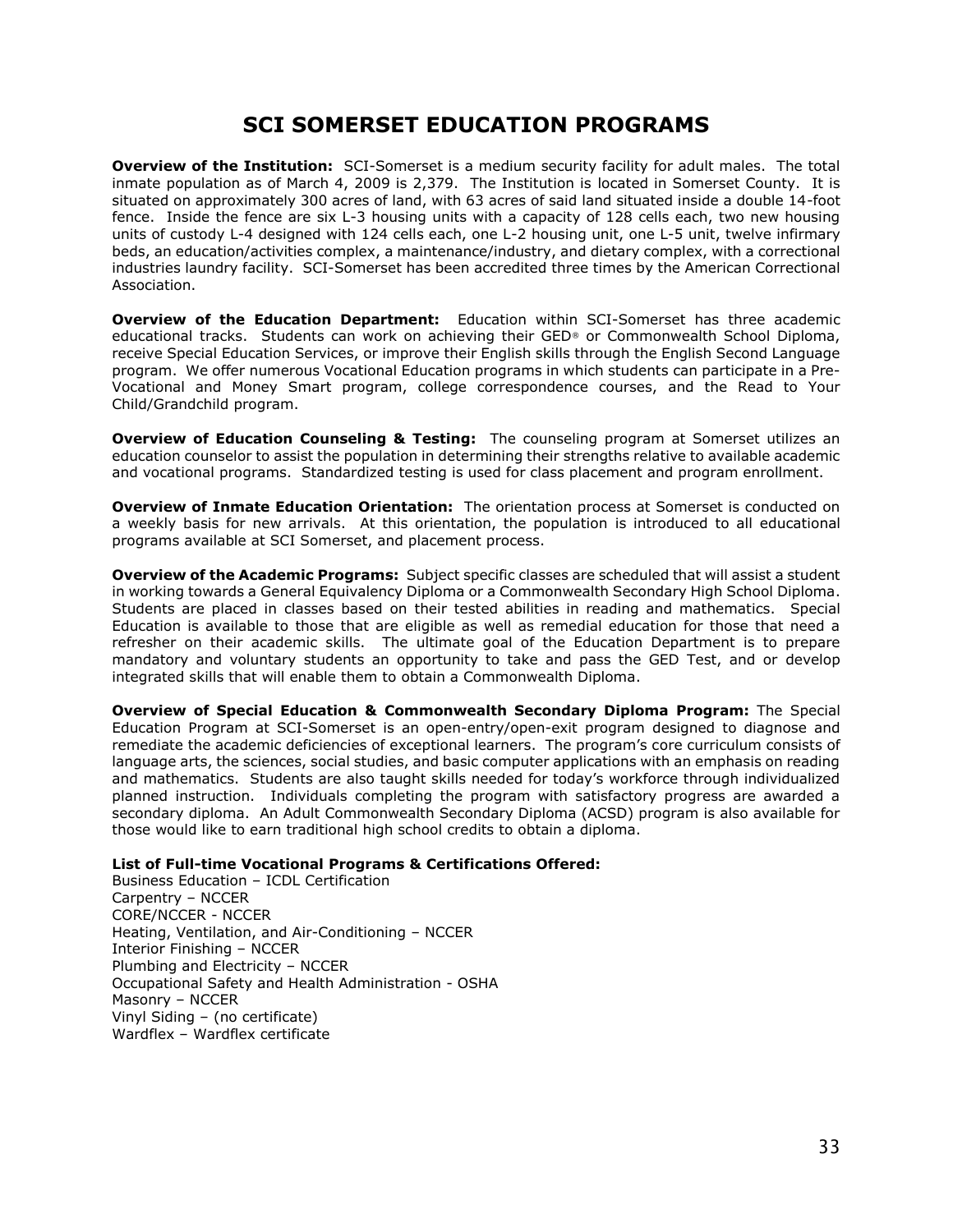## **SCI WAYMART EDUCATION PROGRAMS**

**Overview of the Institution:** SCI Waymart is located in the Northeastern part of the state. It is currently classified as a level 2 institution and houses approximately 1450 inmates. The facility was previously operated by the Pennsylvania Department of Public Welfare and in 1989 was transferred to the Pennsylvania Department of Corrections.

In addition to general population inmates, the facility houses a Forensic Treatment Center which is committed to providing inpatient psychiatric care and treatment along with a 50 bed Intermediate Care Unit (ICU). The ICU is a non-court committed mental health unit that provides extended treatment to inmates who no longer require inpatient treatment at the Forensic Treatment Center but continue to need treatment in certain areas. Two open dormitory housing units provide 89 beds which are used as a step down unit and gateway to general population housing for the ICU inmates. SCI Waymart also has a Special Assessment Unit, for inmates who have been confined to AC or DC status for extended periods of time and who have a history of mental health problems. SCI Waymart operates a 100 bed Personal Care Unit in order to meet the needs of the aging population.

**Overview of the Education Department**: The Education Department offers a variety of programming consisting of academic and vocational certification opportunities in order to meet the educational needs of inmates. An Individualized Education Plan is completed for each inmate participating in an educational program in order to address the learning needs and learning readiness of the student.

Classes are provided to the general population inmates, as well as, to inmates housed in the Forensic treatment Center and the Intermediate Care Unit. Services are also offered to stability level D inmates who are housed in the Restrictive Housing Unit.

**Overview of Education Counseling and Testing:** The educational counselor will schedule every new inmate for an initial interview to determine his educational background and interests. The TABE test is used to determine educational levels of the students. Based on these levels, students are placed in Literacy programs, ABE programs or GED programs. The TABE test is also utilized to determine if the student possesses the educational level to be successful in our vocational programs**.**

**Overview of Inmate Education Orientation:** New inmates are scheduled for an orientation program conducted weekly. At orientation, inmates view a video of the available education programs and have an opportunity to review the education department booklet. This booklet list the available education programs at SCI Waymart.

**Overview of Academic Programs:** The academic program offerings are delivered by five Adult Basic Education Teachers. Classes include Basic Skill instruction, General Education Development (GED) instruction, and an opportunity to earn credit hours for participating in major academic courses similar to enrollment requirements within the Public Education Sector. In addition, Money Smart classes along with Pre-Vocational classes are offered every semester. A Reading to Your Children Program is offered to inmates at least once per year and more frequently if the waiting list deems it necessary. Victim Awareness Education classes are run a minimum of once per quarter in order to comply with the ACT 143 mandate.

**Overview of Vocational Programs:** SCI Waymart's vocational offerings are designed to provide training that will provide entry level skills in the various trade areas. Trade Base certifications in the form of NOCTI, NCCER, OSHA, Serv-Safe, GATF, and ICDL are offered within the various programs. Vocational Programs include Business Occupations, Carpentry, Graphic Communications, Restaurant Trades and Cosmetology.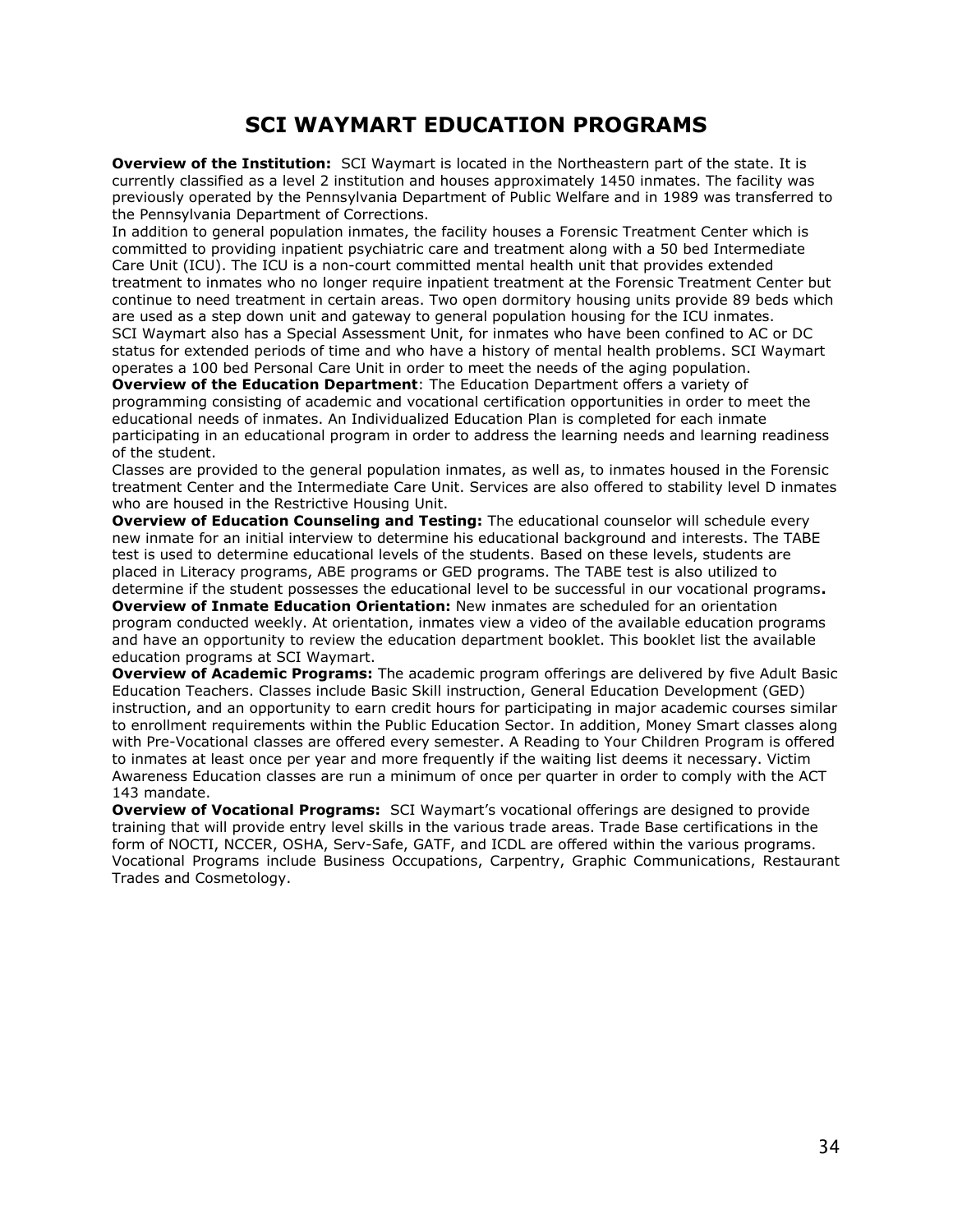## **STATE CORRECTIONAL INSTITUTION OVERVIEW**

## **SPECIAL EDUCATION**

| Camp Hill            | Quehanna Boot Camp |
|----------------------|--------------------|
| <b>Coal Township</b> | Retreat            |
| Forest               | Somerset           |
| Houtzdale            |                    |
| Muncy                |                    |
| <b>Pine Grove</b>    |                    |
|                      |                    |

## **COMMONWEALTH SECONDARY DIPLOMA**

| Camp Hill | Pine Grove         |
|-----------|--------------------|
| Coal Twp. | Quehanna Boot Camp |
| Forest    | Retreat            |
| Houtzdale | Somerset           |
| Muncy     |                    |

## **ADULT EDUCATION**

| Albion               | Huntingdon        |
|----------------------|-------------------|
| <b>Benner</b>        | Laurel Highlands  |
| Cambridge Springs    | Mahanoy           |
| Camp Hill            | Mercer            |
| Chester              | Muncy             |
| <b>Coal Township</b> | <b>Pine Grove</b> |
| <b>Dallas</b>        | Pittsburgh        |
| Fayette              | Quehanna          |
| Forest               | Retreat           |
| Frackville           | Rockview          |
| Graterford           | Smithfield        |
| Greene               | Somerset          |
| Houtzdale            | Waymart           |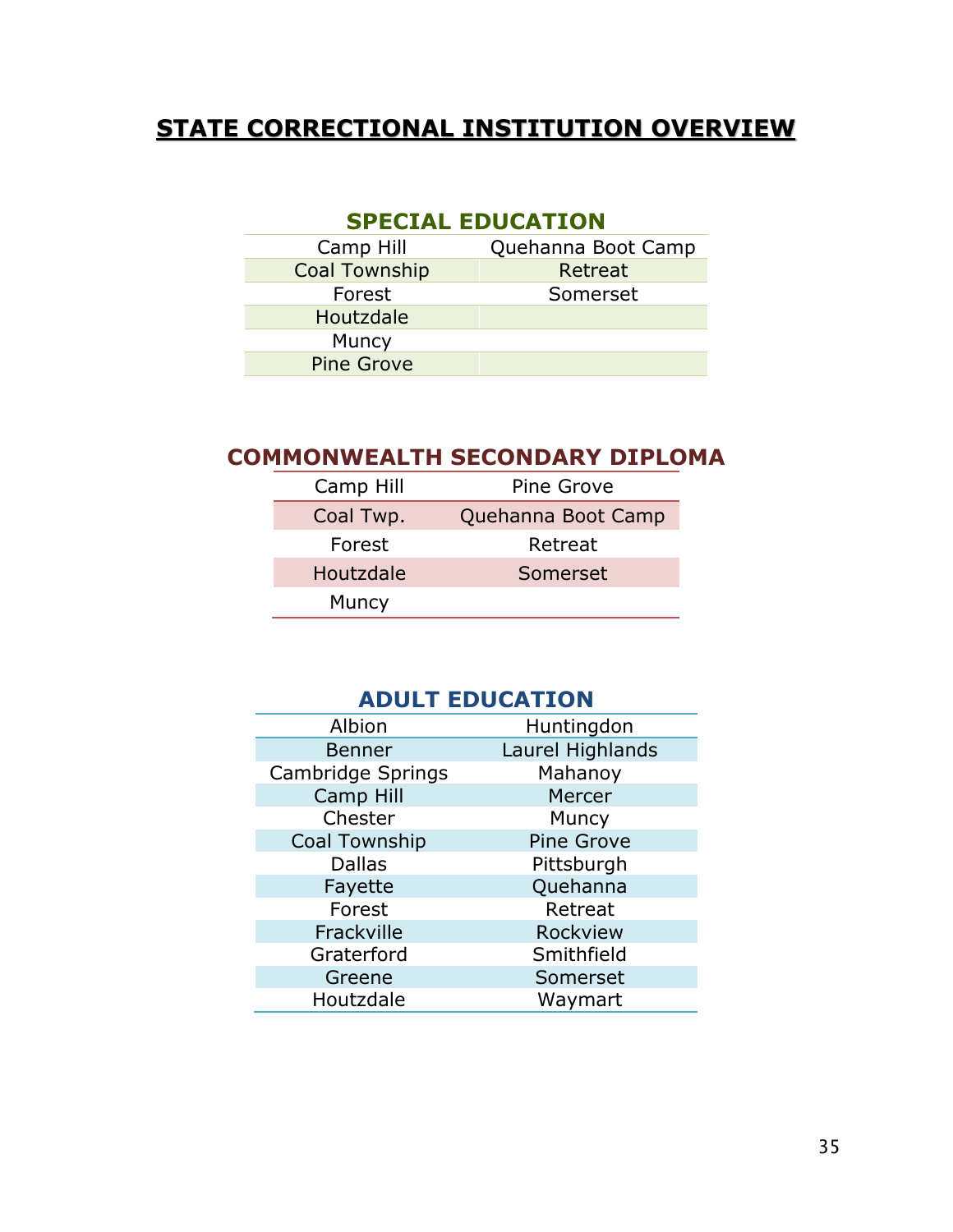### **ADDRESSES OF INSTITUTIONS**

SCI Albion 10745 Route 18 Albion, PA 16475 Phone: 814-756-5778

SCI Benner 301 Institution Drive Bellefonte, PA 16823 814-353-3630

SCI Cambridge Springs 451 Fullerton Avenue Cambridge Springs, PA 16403 Phone: 814-398-5400

SCI Camp Hill 2500 Lisburn Road Camp Hill, PA 17001 Phone: 717-737-4531

SCI Chester 500 E. 4th Street Chester, PA 19013 Phone: 610-490-5412

SCI Township 1 Kelley Drive Coal Township, PA 17866 Phone: 570-644-7890

SCI Dallas 1000 Follies Road Dallas, PA 18612 Phone: 570-675-1101

SCI Fayette 50 Overlook Dr. LaBelle, PA 15450-1050 Phone: 724-364-2200

SCI Forest 1 Woodland Drive P.O. Box 307 Marienville, PA 16239 Phone: 814-927-8456

SCI Frackville 1111 Altamont Boulevard Frackville, PA 17931 Phone: 570-874-4516

SCI Graterford P.O. Box 246 Route 29 Graterford, PA 19426 Phone: 610-489-4151 SCI Greene 169 Progress Drive Waynesburg, PA 15370 Phone: 724-852-2902

SCI Houtzdale P.O. Box 1000, 209 Institution Dr. Houtzdale, PA 16698 Phone: 814-378-1000

SCI Huntingdon 1100 Pike Street Huntingdon, PA 16654 Phone: 814-643-2400

SCI Laurel Highlands 5706 Glades Pike, P.O. Box 631 Somerset, PA 15501 Phone: 814-445-6501

SCI Mahanoy 301 Morea Road Frackville, PA 17932 Phone: 570-773-2158

SCI Mercer 801 Butler Pike Mercer, PA 16137 Phone: 412-662-1837

SCI Muncy P.O. Box 180 Route 405 Muncy, PA 17756 Phone: 570-546-3171

SCI Pine Grove 189 Fyock Road Indiana, PA 15701 Phone: 724-465-9630

SCI Pittsburgh 3001 Beaver Avenue Pittsburgh, PA 15233

Quehanna Boot Camp 4395 Quehanna Hwy. Karthaus, PA 16845-9714 Phone: 814-263-4125

SCI Retreat 660 State Route 11 Hunlock Creek, PA 18621 Phone: 570-735-8754

SCI Rockview Box A, One Rockview Place Bellefonte, PA 16823 Phone: 814-355-4874

SCI Smithfield P.O. Box 999, 1120 Pike St. Huntingdon, PA 16652 Phone: 814-643-6520

SCI Somerset 1590 Walters Mill Road Somerset, PA 15510 Phone: 814-443-8100

SCI Waymart P.O. Box 256 Route 6 Waymart, PA 18472 Phone: 570-488-5811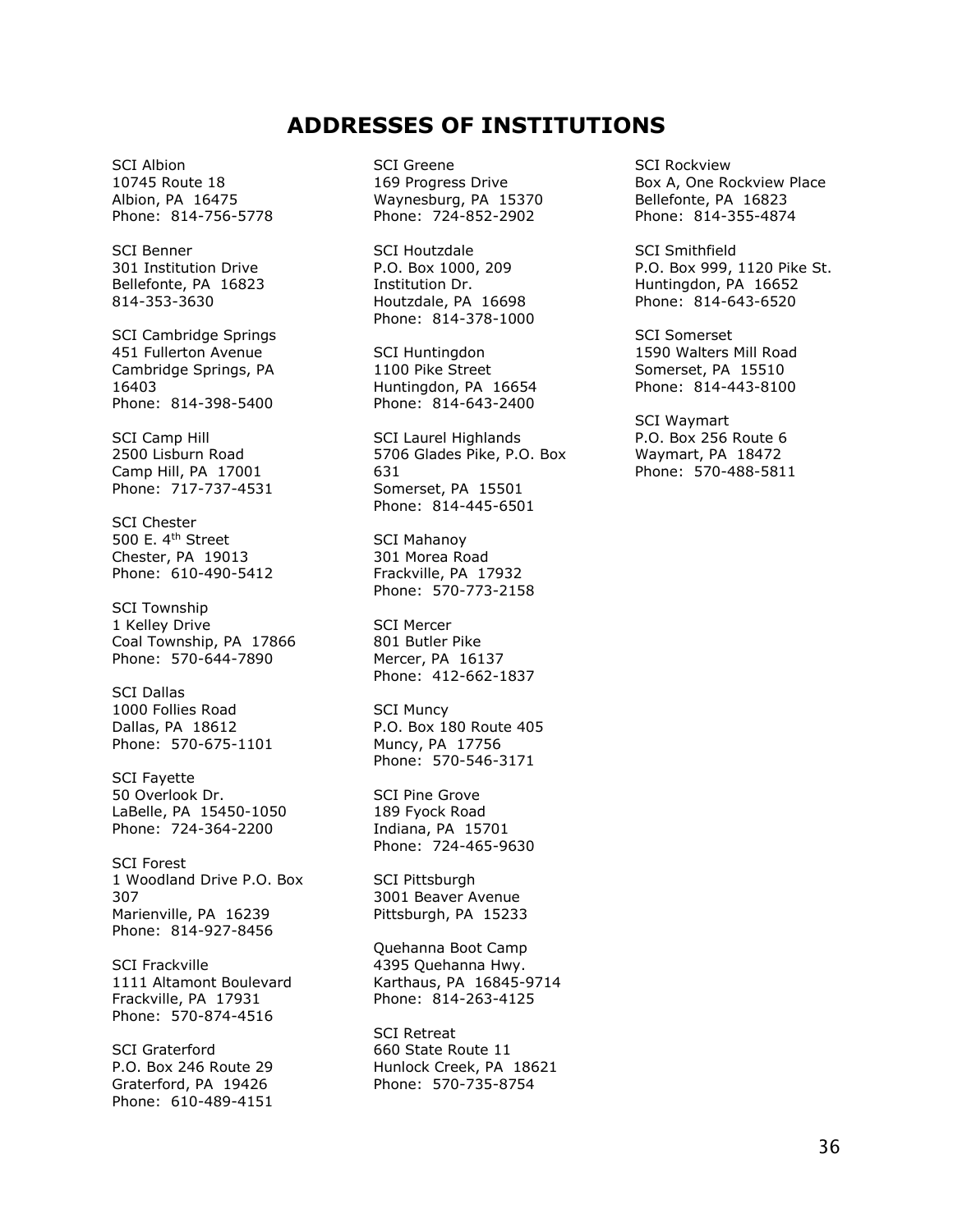## **BUREAU OF CORRECTION EDUCATION DIVISION CHIEF REGIONS**

| <b>Western Region</b><br><b>Annemarie</b><br><b>Swanlek</b> | <b>Eastern Region</b><br><b>Jeff Chiampi</b> | <b>Specialized</b><br><b>Facilities/Programs</b><br><b>Betty Hnylanski</b> |
|-------------------------------------------------------------|----------------------------------------------|----------------------------------------------------------------------------|
| <b>ALB</b>                                                  | <b>BEN</b>                                   | <b>CAM</b>                                                                 |
| <b>CBS</b>                                                  | <b>CHS</b>                                   | <b>COA</b>                                                                 |
| <b>FYT</b>                                                  | <b>DAL</b>                                   | <b>FRS</b>                                                                 |
| <b>GRN</b>                                                  | <b>FRA</b>                                   | <b>HOU</b>                                                                 |
| <b>HUN</b>                                                  | <b>GRA</b>                                   | <b>MUN</b>                                                                 |
| <b>LAU</b>                                                  | <b>MAH</b>                                   | <b>PNG</b>                                                                 |
| <b>MER</b>                                                  | <b>ROC</b>                                   | <b>QUE</b>                                                                 |
| <b>PIT</b>                                                  | <b>SMI</b>                                   | <b>RET</b>                                                                 |
|                                                             |                                              | <b>SMR</b>                                                                 |
|                                                             |                                              | <b>WAM</b>                                                                 |

Cells in yellow are CSD Institutions **Updated 12/13/16-mn**